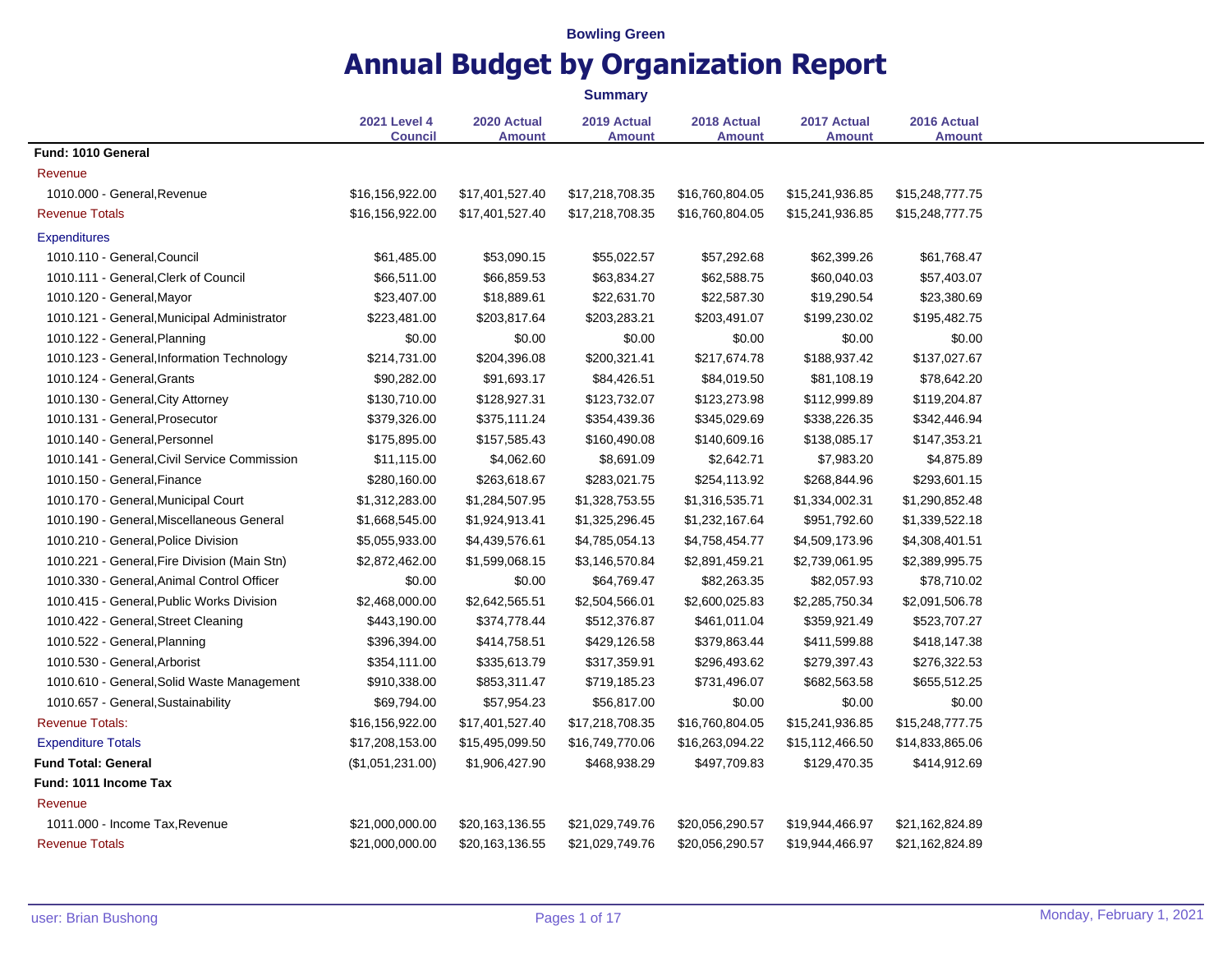|                                                                           |                                       |                              | <b>Summary</b>               |                              |                              |                              |
|---------------------------------------------------------------------------|---------------------------------------|------------------------------|------------------------------|------------------------------|------------------------------|------------------------------|
|                                                                           | <b>2021 Level 4</b><br><b>Council</b> | 2020 Actual<br><b>Amount</b> | 2019 Actual<br><b>Amount</b> | 2018 Actual<br><b>Amount</b> | 2017 Actual<br><b>Amount</b> | 2016 Actual<br><b>Amount</b> |
| <b>Expenditures</b>                                                       |                                       |                              |                              |                              |                              |                              |
| 1011.160 - Income Tax, City Income Tax                                    | \$21,400,000.00                       | \$20,234,872.20              | \$20,851,678.02              | \$20,033,152.71              | \$20,475,584.49              | \$20,689,129.46              |
| <b>Revenue Totals:</b>                                                    | \$21,000,000.00                       | \$20,163,136.55              | \$21,029,749.76              | \$20,056,290.57              | \$19,944,466.97              | \$21,162,824.89              |
| <b>Expenditure Totals</b>                                                 | \$21,400,000.00                       | \$20,234,872.20              | \$20,851,678.02              | \$20,033,152.71              | \$20,475,584.49              | \$20,689,129.46              |
| <b>Fund Total: Income Tax</b>                                             | (\$400,000.00)                        | (\$71,735.65)                | \$178,071.74                 | \$23,137.86                  | (\$531,117.52)               | \$473,695.43                 |
| Fund: 2007 Payroll Stabilization                                          |                                       |                              |                              |                              |                              |                              |
| Revenue                                                                   |                                       |                              |                              |                              |                              |                              |
| 2007.000 - Payroll Stabilization, Revenue                                 | \$30,000.00                           | \$0.00                       | \$35,000.00                  | \$35,000.00                  | \$35,000.00                  | \$0.00                       |
| <b>Revenue Totals</b>                                                     | \$30,000.00                           | \$0.00                       | \$35,000.00                  | \$35,000.00                  | \$35,000.00                  | \$0.00                       |
| <b>Expenditures</b>                                                       |                                       |                              |                              |                              |                              |                              |
| 2007.190 - Payroll Stabilization, Miscellaneous<br>General                | \$0.00                                | \$255,000.00                 | \$0.00                       | \$0.00                       | \$0.00                       | \$0.00                       |
| <b>Revenue Totals:</b>                                                    | \$30,000.00                           | \$0.00                       | \$35,000.00                  | \$35,000.00                  | \$35,000.00                  | \$0.00                       |
| <b>Expenditure Totals</b>                                                 | \$0.00                                | \$255,000.00                 | \$0.00                       | \$0.00                       | \$0.00                       | \$0.00                       |
| <b>Fund Total: Payroll Stabilization</b>                                  | \$30,000.00                           | (\$255,000.00)               | \$35,000.00                  | \$35,000.00                  | \$35,000.00                  | \$0.00                       |
| <b>Fund: 2010 Local Coronavirus Relief Fund</b>                           |                                       |                              |                              |                              |                              |                              |
| Revenue                                                                   |                                       |                              |                              |                              |                              |                              |
| 2010.000 - Local Coronavirus Relief<br>Fund, Revenue                      | \$0.00                                | \$2,413,747.18               | \$0.00                       | \$0.00                       | \$0.00                       | \$0.00                       |
| <b>Revenue Totals</b>                                                     | \$0.00                                | \$2,413,747.18               | \$0.00                       | \$0.00                       | \$0.00                       | \$0.00                       |
| <b>Expenditures</b>                                                       |                                       |                              |                              |                              |                              |                              |
| 2010.190 - Local Coronavirus Relief<br><b>Fund, Miscellaneous General</b> | \$0.00                                | \$2,388,010.23               | \$0.00                       | \$0.00                       | \$0.00                       | \$0.00                       |
| <b>Revenue Totals:</b>                                                    | \$0.00                                | \$2,413,747.18               | \$0.00                       | \$0.00                       | \$0.00                       | \$0.00                       |
| <b>Expenditure Totals</b>                                                 | \$0.00                                | \$2,388,010.23               | \$0.00                       | \$0.00                       | \$0.00                       | \$0.00                       |
| <b>Fund Total: Local Coronavirus Relief Fund</b>                          | \$0.00                                | \$25,736.95                  | \$0.00                       | \$0.00                       | \$0.00                       | \$0.00                       |
| <b>Fund: 2012 Street Construction M &amp; R</b>                           |                                       |                              |                              |                              |                              |                              |
| Revenue                                                                   |                                       |                              |                              |                              |                              |                              |
| 2012.000 - Street Construction M & R, Revenue                             | \$1,339,500.00                        | \$1,348,482.31               | \$1,137,313.71               | \$1,031,918.68               | \$1,040,355.31               | \$1,032,104.75               |
| <b>Revenue Totals</b>                                                     | \$1,339,500.00                        | \$1,348,482.31               | \$1,137,313.71               | \$1,031,918.68               | \$1,040,355.31               | \$1,032,104.75               |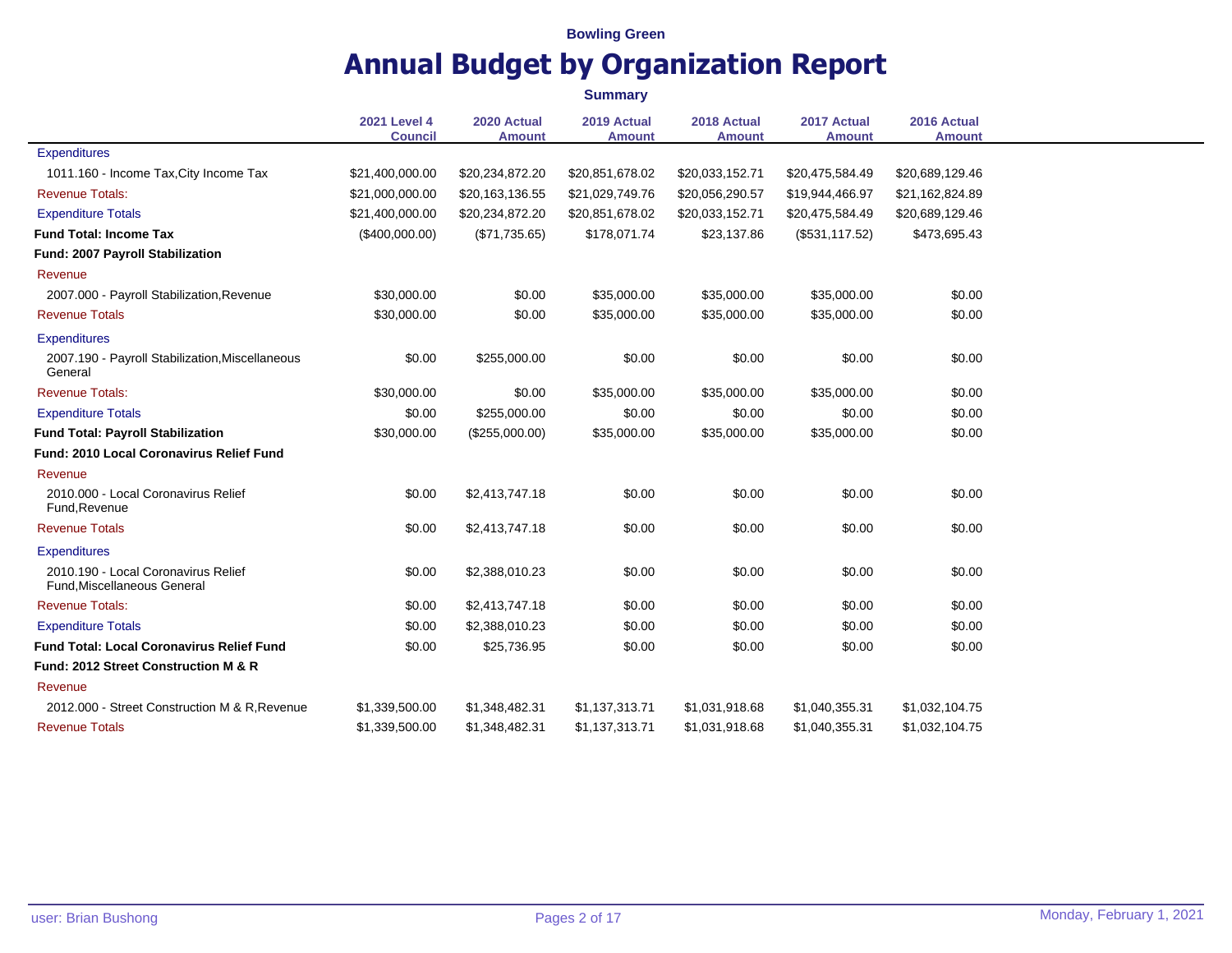|                                                                                 |                                       |                              | <b>Summary</b>               |                              |                              |                              |
|---------------------------------------------------------------------------------|---------------------------------------|------------------------------|------------------------------|------------------------------|------------------------------|------------------------------|
|                                                                                 | <b>2021 Level 4</b><br><b>Council</b> | 2020 Actual<br><b>Amount</b> | 2019 Actual<br><b>Amount</b> | 2018 Actual<br><b>Amount</b> | 2017 Actual<br><b>Amount</b> | 2016 Actual<br><b>Amount</b> |
| <b>Expenditures</b>                                                             |                                       |                              |                              |                              |                              |                              |
| 2012.420 - Street Construction M & R, Street<br>Maintenance/Repair              | \$1,333,676.00                        | \$1,212,982.18               | \$997,722.59                 | \$1,573,759.06               | \$879,466.77                 | \$852,898.88                 |
| <b>Revenue Totals:</b>                                                          | \$1,339,500.00                        | \$1,348,482.31               | \$1,137,313.71               | \$1,031,918.68               | \$1,040,355.31               | \$1,032,104.75               |
| <b>Expenditure Totals</b>                                                       | \$1,333,676.00                        | \$1,212,982.18               | \$997,722.59                 | \$1,573,759.06               | \$879,466.77                 | \$852,898.88                 |
| Fund Total: Street Construction M & R                                           | \$5,824.00                            | \$135,500.13                 | \$139,591.12                 | (\$541, 840.38)              | \$160,888.54                 | \$179,205.87                 |
| Fund: 2013 State Highway Improvement                                            |                                       |                              |                              |                              |                              |                              |
| Revenue                                                                         |                                       |                              |                              |                              |                              |                              |
| 2013.000 - State Highway Improvement, Revenue                                   | \$82,400.00                           | \$84,457.68                  | \$72,475.85                  | \$63,546.05                  | \$62,204.73                  | \$61,932.84                  |
| Revenue Totals                                                                  | \$82,400.00                           | \$84,457.68                  | \$72,475.85                  | \$63,546.05                  | \$62,204.73                  | \$61,932.84                  |
| <b>Expenditures</b>                                                             |                                       |                              |                              |                              |                              |                              |
| 2013.421 - State Highway Improvement, State<br>Highway Improvement              | \$80,000.00                           | \$30,000.00                  | \$79,088.83                  | \$115,222.36                 | \$9,088.37                   | \$81,288.47                  |
| <b>Revenue Totals:</b>                                                          | \$82,400.00                           | \$84,457.68                  | \$72,475.85                  | \$63,546.05                  | \$62,204.73                  | \$61,932.84                  |
| <b>Expenditure Totals</b>                                                       | \$80,000.00                           | \$30,000.00                  | \$79,088.83                  | \$115,222.36                 | \$9,088.37                   | \$81,288.47                  |
| Fund Total: State Highway Improvement                                           | \$2,400.00                            | \$54,457.68                  | (\$6,612.98)                 | (\$51,676.31)                | \$53,116.36                  | (\$19,355.63)                |
| Fund: 2016 Park Playgrnd & Recreatn                                             |                                       |                              |                              |                              |                              |                              |
| Revenue                                                                         |                                       |                              |                              |                              |                              |                              |
| 2016.000 - Park Playgrnd & Recreatn, Revenue                                    | \$2,448,766.00                        | \$1,943,421.84               | \$2,467,651.40               | \$2,440,095.66               | \$2,467,394.25               | \$2,206,876.68               |
| <b>Revenue Totals</b>                                                           | \$2,448,766.00                        | \$1,943,421.84               | \$2,467,651.40               | \$2,440,095.66               | \$2,467,394.25               | \$2,206,876.68               |
| <b>Expenditures</b>                                                             |                                       |                              |                              |                              |                              |                              |
| 2016.710 - Park Playgrnd & Recreatn, Park &<br><b>Recreation Administration</b> | \$649,247.00                          | \$619,629.33                 | \$597,230.13                 | \$605,004.25                 | \$424,576.25                 | \$557,326.41                 |
| 2016.720 - Park Playgrnd & Recreatn, Aquatic<br>Complex                         | \$303,700.00                          | \$45,436.98                  | \$296,434.34                 | \$292,456.54                 | \$302,552.93                 | \$280,912.56                 |
| 2016.730 - Park Playgrnd & Recreatn, Carter Park                                | \$0.00                                | \$0.00                       | \$25,304.00                  | \$0.00                       | \$0.00                       | \$0.00                       |
| 2016.740 - Park Playgrnd & Recreatn, Community<br>Center                        | \$472,265.00                          | \$372,842.33                 | \$453,425.09                 | \$528,740.67                 | \$512,248.56                 | \$502,857.34                 |
| 2016.750 - Park Playgrnd & Recreatn, Park<br>Maintenance                        | \$352,859.00                          | \$300,619.14                 | \$402,253.69                 | \$405,339.54                 | \$325,107.22                 | \$345,531.79                 |
| 2016.760 - Park Playgrnd & Recreatn, Natural<br>Resources                       | \$181,972.00                          | \$178,516.15                 | \$185,112.64                 | \$295,043.91                 | \$170,665.60                 | \$276,917.05                 |
| 2016.770 - Park Playgrnd &<br>Recreatn, Recreational Programming                | \$248,890.00                          | \$188,074.62                 | \$249,271.82                 | \$246,633.34                 | \$232,347.24                 | \$224,245.62                 |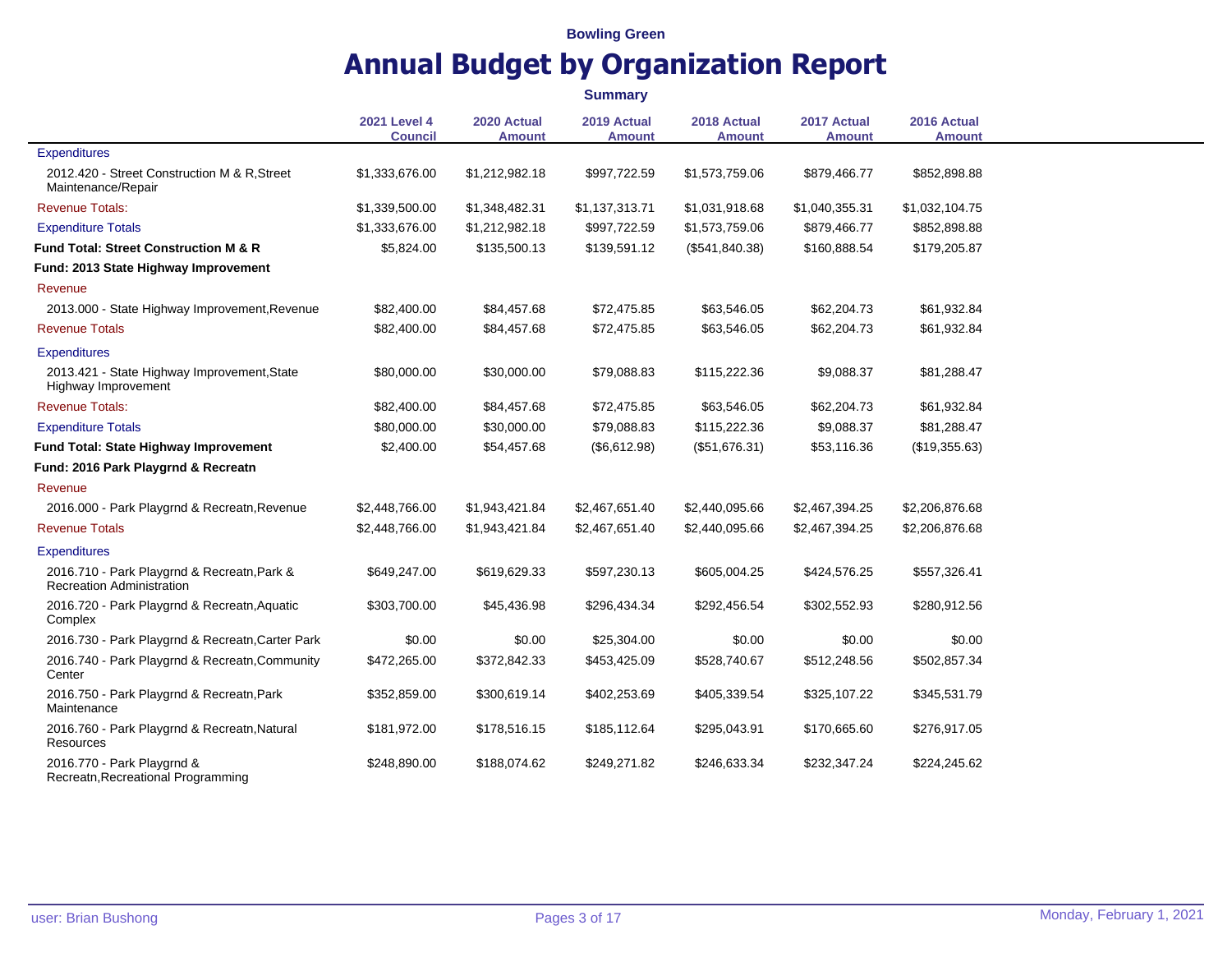**Summary**

|                                                              | <b>2021 Level 4</b><br><b>Council</b> | 2020 Actual<br><b>Amount</b> | 2019 Actual<br><b>Amount</b> | 2018 Actual<br><b>Amount</b> | 2017 Actual<br><b>Amount</b> | 2016 Actual<br><b>Amount</b> |
|--------------------------------------------------------------|---------------------------------------|------------------------------|------------------------------|------------------------------|------------------------------|------------------------------|
| 2016.780 - Park Playgrnd & Recreatn, Simpson<br>Garden Park  | \$160,608.00                          | \$109,467.45                 | \$165,489.68                 | \$171,810.25                 | \$155,595.90                 | \$170,076.31                 |
| <b>Revenue Totals:</b>                                       | \$2,448,766.00                        | \$1,943,421.84               | \$2,467,651.40               | \$2,440,095.66               | \$2,467,394.25               | \$2,206,876.68               |
| <b>Expenditure Totals</b>                                    | \$2,369,541.00                        | \$1,814,586.00               | \$2,374,521.39               | \$2,545,028.50               | \$2,123,093.70               | \$2,357,867.08               |
| Fund Total: Park Playgrnd & Recreatn                         | \$79,225.00                           | \$128,835.84                 | \$93,130.01                  | (\$104,932.84)               | \$344,300.55                 | (\$150,990.40)               |
| Fund: 2021 ODOT Transportation Grant                         |                                       |                              |                              |                              |                              |                              |
| Revenue                                                      |                                       |                              |                              |                              |                              |                              |
| 2021.000 - ODOT Transportation Grant, Revenue                | \$596,912.00                          | \$573,386.04                 | \$521,633.66                 | \$615,251.88                 | \$583,423.45                 | \$611,918.25                 |
| <b>Revenue Totals</b>                                        | \$596,912.00                          | \$573,386.04                 | \$521,633.66                 | \$615,251.88                 | \$583,423.45                 | \$611,918.25                 |
| <b>Expenditures</b>                                          |                                       |                              |                              |                              |                              |                              |
| 2021.410 - ODOT Transportation Grant, Taxi                   | \$596,912.00                          | \$588,830.21                 | \$568,348.17                 | \$568,286.11                 | \$566,150.22                 | \$624,871.28                 |
| 2021.810 - ODOT Transportation Grant, Capital<br>Improvement | \$0.00                                | \$0.00                       | \$0.00                       | \$0.00                       | \$0.00                       | \$0.00                       |
| <b>Revenue Totals:</b>                                       | \$596,912.00                          | \$573,386.04                 | \$521,633.66                 | \$615,251.88                 | \$583,423.45                 | \$611,918.25                 |
| <b>Expenditure Totals</b>                                    | \$596,912.00                          | \$588,830.21                 | \$568,348.17                 | \$568,286.11                 | \$566,150.22                 | \$624,871.28                 |
| <b>Fund Total: ODOT Transportation Grant</b>                 | \$0.00                                | (\$15,444.17)                | (\$46,714.51)                | \$46,965.77                  | \$17,273.23                  | (\$12,953.03)                |
| Fund: 2023 Revolving Loan                                    |                                       |                              |                              |                              |                              |                              |
| Revenue                                                      |                                       |                              |                              |                              |                              |                              |
| 2023.000 - Revolving Loan, Revenue                           | \$182,125.00                          | \$280,199.27                 | \$216,885.66                 | \$253,809.87                 | \$228,434.26                 | \$280,179.34                 |
| <b>Revenue Totals</b>                                        | \$182,125.00                          | \$280,199.27                 | \$216,885.66                 | \$253,809.87                 | \$228,434.26                 | \$280,179.34                 |
| <b>Expenditures</b>                                          |                                       |                              |                              |                              |                              |                              |
| 2023.570 - Revolving Loan, Revolving Loan                    | \$182,125.00                          | \$290,578.40                 | \$180,838.38                 | \$290,822.85                 | \$260,646.32                 | \$242,868.23                 |
| <b>Revenue Totals:</b>                                       | \$182,125.00                          | \$280,199.27                 | \$216,885.66                 | \$253,809.87                 | \$228,434.26                 | \$280,179.34                 |
| <b>Expenditure Totals</b>                                    | \$182,125.00                          | \$290,578.40                 | \$180,838.38                 | \$290,822.85                 | \$260,646.32                 | \$242,868.23                 |
| <b>Fund Total: Revolving Loan</b>                            | \$0.00                                | (\$10,379.13)                | \$36,047.28                  | (\$37,012.98)                | (\$32,212.06)                | \$37,311.11                  |
| Fund: 2024 Community Development                             |                                       |                              |                              |                              |                              |                              |
| Revenue                                                      |                                       |                              |                              |                              |                              |                              |
| 2024.000 - Community Development, Revenue                    | \$305,835.00                          | \$337,968.40                 | \$270,189.95                 | \$281,030.11                 | \$248,015.85                 | \$231,939.92                 |
| <b>Revenue Totals</b>                                        | \$305,835.00                          | \$337,968.40                 | \$270,189.95                 | \$281,030.11                 | \$248,015.85                 | \$231,939.92                 |
|                                                              |                                       |                              |                              |                              |                              |                              |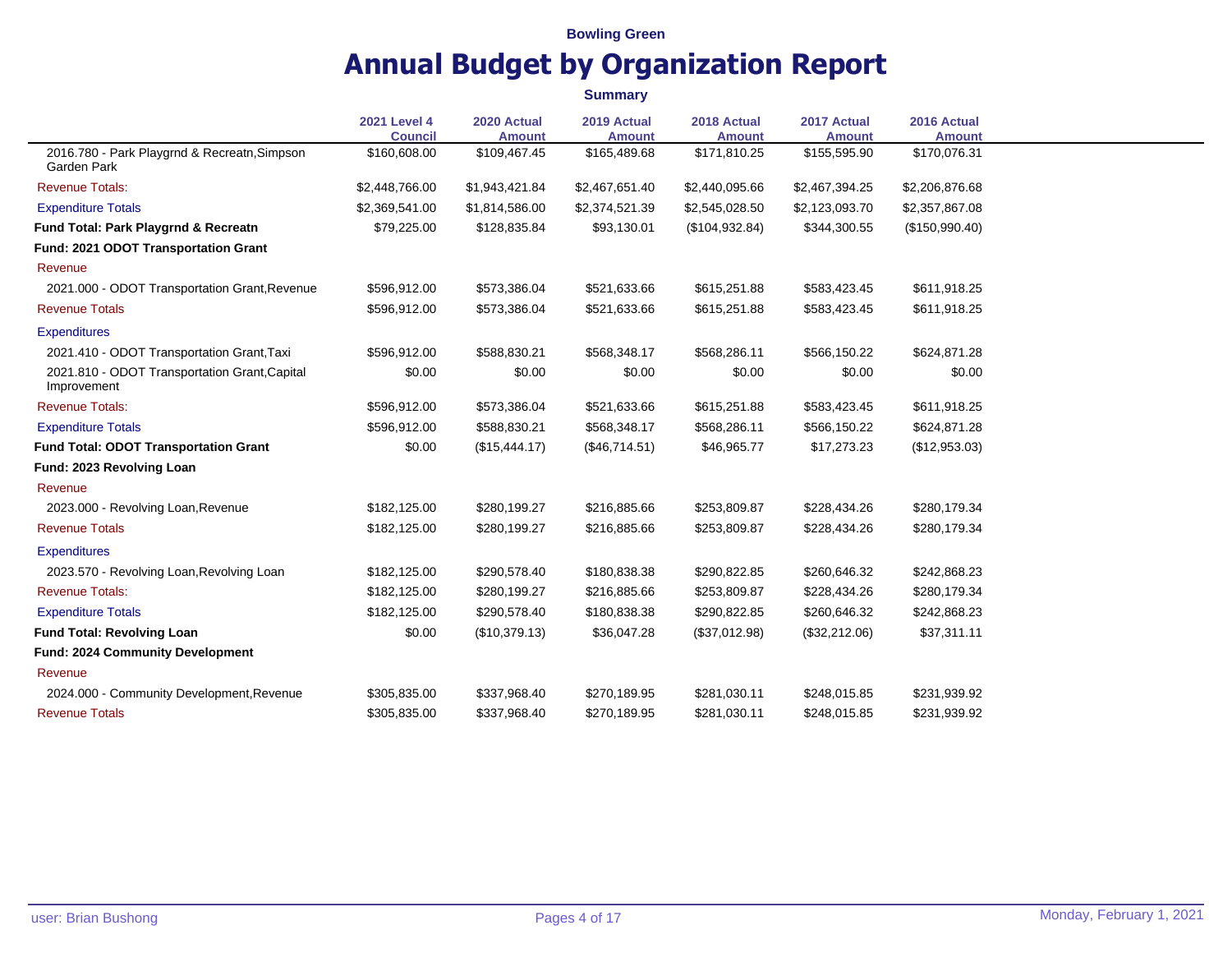|                                                               |                                       |                              | <b>Summary</b>               |                       |                              |                              |
|---------------------------------------------------------------|---------------------------------------|------------------------------|------------------------------|-----------------------|------------------------------|------------------------------|
|                                                               | <b>2021 Level 4</b><br><b>Council</b> | 2020 Actual<br><b>Amount</b> | 2019 Actual<br><b>Amount</b> | 2018 Actual<br>Amount | 2017 Actual<br><b>Amount</b> | 2016 Actual<br><b>Amount</b> |
| Expenditures                                                  |                                       |                              |                              |                       |                              |                              |
| 2024.545 - Community Development, CDBG<br><b>Current Year</b> | \$305,835.00                          | \$338,006.34                 | \$270,196.32                 | \$281,213.71          | \$248,451.39                 | \$231,910.78                 |
| <b>Revenue Totals:</b>                                        | \$305,835.00                          | \$337,968.40                 | \$270,189.95                 | \$281,030.11          | \$248,015.85                 | \$231,939.92                 |
| <b>Expenditure Totals</b>                                     | \$305,835.00                          | \$338,006.34                 | \$270,196.32                 | \$281,213.71          | \$248,451.39                 | \$231,910.78                 |
| <b>Fund Total: Community Development</b>                      | \$0.00                                | (\$37.94)                    | (\$6.37)                     | (\$183.60)            | (\$435.54)                   | \$29.14                      |
| Fund: 2025 Housing Revolving Loan                             |                                       |                              |                              |                       |                              |                              |
| Revenue                                                       |                                       |                              |                              |                       |                              |                              |
| 2025.000 - Housing Revolving Loan, Revenue                    | \$53,635.00                           | \$57,746.60                  | \$42,905.75                  | \$37,934.27           | \$54,556.64                  | \$7,460.34                   |
| <b>Revenue Totals</b>                                         | \$53,635.00                           | \$57,746.60                  | \$42,905.75                  | \$37,934.27           | \$54,556.64                  | \$7,460.34                   |
| <b>Expenditures</b>                                           |                                       |                              |                              |                       |                              |                              |
| 2025.570 - Housing Revolving Loan, Revolving<br>Loan          | \$53,635.00                           | \$90,553.90                  | \$49,713.40                  | \$1,707.59            | \$334.37                     | \$44,177.20                  |
| <b>Revenue Totals:</b>                                        | \$53,635.00                           | \$57,746.60                  | \$42,905.75                  | \$37,934.27           | \$54,556.64                  | \$7,460.34                   |
| <b>Expenditure Totals</b>                                     | \$53,635.00                           | \$90,553.90                  | \$49,713.40                  | \$1,707.59            | \$334.37                     | \$44,177.20                  |
| <b>Fund Total: Housing Revolving Loan</b>                     | \$0.00                                | (\$32,807.30)                | (\$6,807.65)                 | \$36,226.68           | \$54,222.27                  | (\$36,716.86)                |
| Fund: 2030 Parking                                            |                                       |                              |                              |                       |                              |                              |
| Revenue                                                       |                                       |                              |                              |                       |                              |                              |
| 2030.000 - Parking, Revenue                                   | \$0.00                                | \$589,153.21                 | \$1,076,574.59               | \$238,012.77          | \$224,388.04                 | \$220,700.63                 |
| <b>Revenue Totals</b>                                         | \$0.00                                | \$589,153.21                 | \$1,076,574.59               | \$238,012.77          | \$224,388.04                 | \$220,700.63                 |
| <b>Expenditures</b>                                           |                                       |                              |                              |                       |                              |                              |
| 2030.180 - Parking, Parking                                   | \$0.00                                | \$714,287.56                 | \$1,051,588.78               | \$322,576.39          | \$249,434.78                 | \$271,026.14                 |
| <b>Revenue Totals:</b>                                        | \$0.00                                | \$589,153.21                 | \$1,076,574.59               | \$238,012.77          | \$224,388.04                 | \$220,700.63                 |
| <b>Expenditure Totals</b>                                     | \$0.00                                | \$714,287.56                 | \$1,051,588.78               | \$322,576.39          | \$249,434.78                 | \$271,026.14                 |
| <b>Fund Total: Parking</b>                                    | \$0.00                                | (\$125, 134.35)              | \$24,985.81                  | (\$84,563.62)         | (\$25,046.74)                | (\$50,325.51)                |
| Fund: 2031 Police Levy                                        |                                       |                              |                              |                       |                              |                              |
| Revenue                                                       |                                       |                              |                              |                       |                              |                              |
| 2031.000 - Police Levy, Revenue                               | \$1,442,855.00                        | \$1,436,784.20               | \$1,421,872.83               | \$1,361,920.72        | \$1,383,528.63               | \$1,403,433.96               |
| <b>Revenue Totals</b>                                         | \$1,442,855.00                        | \$1,436,784.20               | \$1,421,872.83               | \$1,361,920.72        | \$1,383,528.63               | \$1,403,433.96               |
| <b>Expenditures</b>                                           |                                       |                              |                              |                       |                              |                              |
| 2031.210 - Police Levy, Police Division                       | \$1,555,991.00                        | \$1,379,324.87               | \$1,352,846.22               | \$1,442,910.96        | \$1,395,270.04               | \$1,339,502.84               |
| <b>Revenue Totals:</b>                                        | \$1,442,855.00                        | \$1,436,784.20               | \$1,421,872.83               | \$1,361,920.72        | \$1,383,528.63               | \$1,403,433.96               |
| <b>Expenditure Totals</b>                                     | \$1,555,991.00                        | \$1,379,324.87               | \$1,352,846.22               | \$1,442,910.96        | \$1,395,270.04               | \$1,339,502.84               |
| <b>Fund Total: Police Levy</b>                                | (\$113, 136.00)                       | \$57,459.33                  | \$69,026.61                  | (\$80,990.24)         | (\$11,741.41)                | \$63,931.12                  |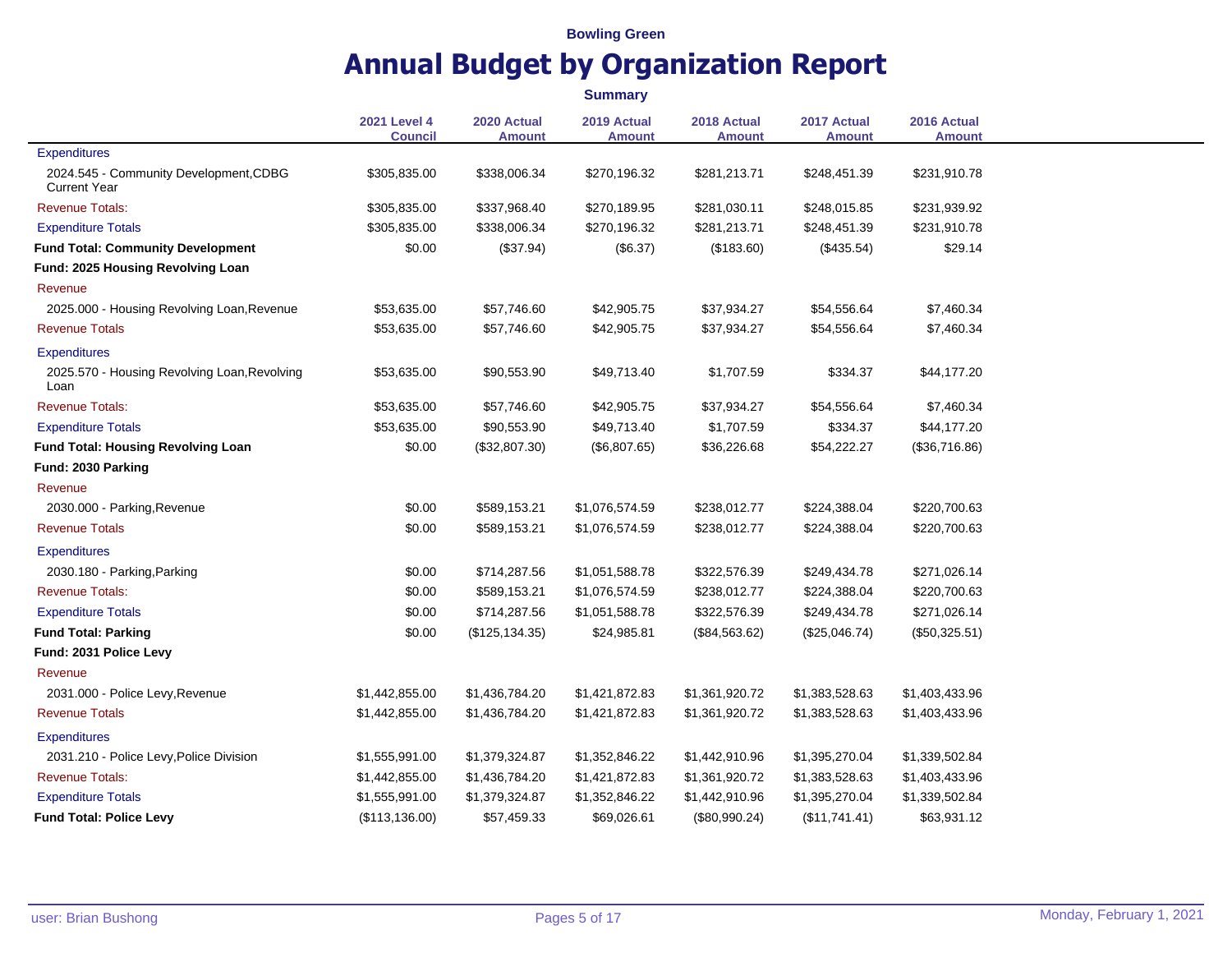|                                                   |                                       |                              | <b>Summary</b>               |                              |                              |                              |
|---------------------------------------------------|---------------------------------------|------------------------------|------------------------------|------------------------------|------------------------------|------------------------------|
|                                                   | <b>2021 Level 4</b><br><b>Council</b> | 2020 Actual<br><b>Amount</b> | 2019 Actual<br><b>Amount</b> | 2018 Actual<br><b>Amount</b> | 2017 Actual<br><b>Amount</b> | 2016 Actual<br><b>Amount</b> |
| Fund: 2032 Fire Levy                              |                                       |                              |                              |                              |                              |                              |
| Revenue                                           |                                       |                              |                              |                              |                              |                              |
| 2032.000 - Fire Levy, Revenue                     | \$3,710,200.00                        | \$3,682,356.95               | \$3,652,971.84               | \$3,498,752.51               | \$3,556,543.03               | \$3,608,763.53               |
| <b>Revenue Totals</b>                             | \$3,710,200.00                        | \$3,682,356.95               | \$3,652,971.84               | \$3,498,752.51               | \$3,556,543.03               | \$3,608,763.53               |
| <b>Expenditures</b>                               |                                       |                              |                              |                              |                              |                              |
| 2032.221 - Fire Levy, Fire Division (Main Stn)    | \$3,790,983.00                        | \$3,745,998.89               | \$3,264,667.44               | \$3,455,052.83               | \$3,504,713.84               | \$3,524,200.47               |
| <b>Revenue Totals:</b>                            | \$3,710,200.00                        | \$3,682,356.95               | \$3,652,971.84               | \$3,498,752.51               | \$3,556,543.03               | \$3,608,763.53               |
| <b>Expenditure Totals</b>                         | \$3,790,983.00                        | \$3,745,998.89               | \$3,264,667.44               | \$3,455,052.83               | \$3,504,713.84               | \$3,524,200.47               |
| <b>Fund Total: Fire Levy</b>                      | (\$80,783.00)                         | (\$63,641.94)                | \$388,304.40                 | \$43,699.68                  | \$51,829.19                  | \$84,563.06                  |
| Fund: 2033 Unclaimed Money                        |                                       |                              |                              |                              |                              |                              |
| Revenue                                           |                                       |                              |                              |                              |                              |                              |
| 2033.000 - Unclaimed Money, Revenue               | \$5,000.00                            | \$8,106.97                   | \$6,937.16                   | \$5,178.86                   | \$2,170.78                   | \$41,472.45                  |
| <b>Revenue Totals</b>                             | \$5,000.00                            | \$8,106.97                   | \$6,937.16                   | \$5,178.86                   | \$2,170.78                   | \$41,472.45                  |
| <b>Expenditures</b>                               |                                       |                              |                              |                              |                              |                              |
| 2033.920 - Unclaimed Money, Unclaimed Money       | \$10,000.00                           | \$8,520.79                   | \$50.00                      | \$474.05                     | \$737.19                     | \$0.00                       |
| <b>Revenue Totals:</b>                            | \$5,000.00                            | \$8,106.97                   | \$6,937.16                   | \$5,178.86                   | \$2,170.78                   | \$41,472.45                  |
| <b>Expenditure Totals</b>                         | \$10,000.00                           | \$8,520.79                   | \$50.00                      | \$474.05                     | \$737.19                     | \$0.00                       |
| <b>Fund Total: Unclaimed Money</b>                | (\$5,000.00)                          | (\$413.82)                   | \$6,887.16                   | \$4,704.81                   | \$1,433.59                   | \$41,472.45                  |
| Fund: 2034 OakGroveCemetery Endowmnt              |                                       |                              |                              |                              |                              |                              |
| Revenue                                           |                                       |                              |                              |                              |                              |                              |
| 2034.000 - OakGroveCemetery<br>Endowmnt.Revenue   | \$1,200.00                            | \$2,171.25                   | \$1,785.00                   | \$4,143.75                   | \$4,140.00                   | \$4,008.75                   |
| <b>Revenue Totals</b>                             | \$1,200.00                            | \$2,171.25                   | \$1,785.00                   | \$4,143.75                   | \$4,140.00                   | \$4,008.75                   |
| <b>Expenditures</b>                               |                                       |                              |                              |                              |                              |                              |
| 2034.320 - OakGroveCemetery<br>Endowmnt, Cemetery | \$0.00                                | \$4,840.39                   | \$4,624.46                   | \$4,109.37                   | \$2,734.17                   | \$2,000.00                   |
| <b>Revenue Totals:</b>                            | \$1,200.00                            | \$2,171.25                   | \$1,785.00                   | \$4,143.75                   | \$4,140.00                   | \$4,008.75                   |
| <b>Expenditure Totals</b>                         | \$0.00                                | \$4,840.39                   | \$4,624.46                   | \$4,109.37                   | \$2,734.17                   | \$2,000.00                   |
| Fund Total: OakGroveCemetery Endowmnt             | \$1,200.00                            | (\$2,669.14)                 | (\$2,839.46)                 | \$34.38                      | \$1,405.83                   | \$2,008.75                   |
| <b>Fund: 2072 Law Enforcement Trust</b>           |                                       |                              |                              |                              |                              |                              |
| Revenue                                           |                                       |                              |                              |                              |                              |                              |
| 2072.000 - Law Enforcement Trust, Revenue         | \$19,200.00                           | \$20,547.44                  | \$63,214.37                  | \$46,710.26                  | \$17,507.04                  | (\$2,169.58)                 |
| <b>Revenue Totals</b>                             | \$19,200.00                           | \$20,547.44                  | \$63,214.37                  | \$46,710.26                  | \$17,507.04                  | (\$2,169.58)                 |
|                                                   |                                       |                              |                              |                              |                              |                              |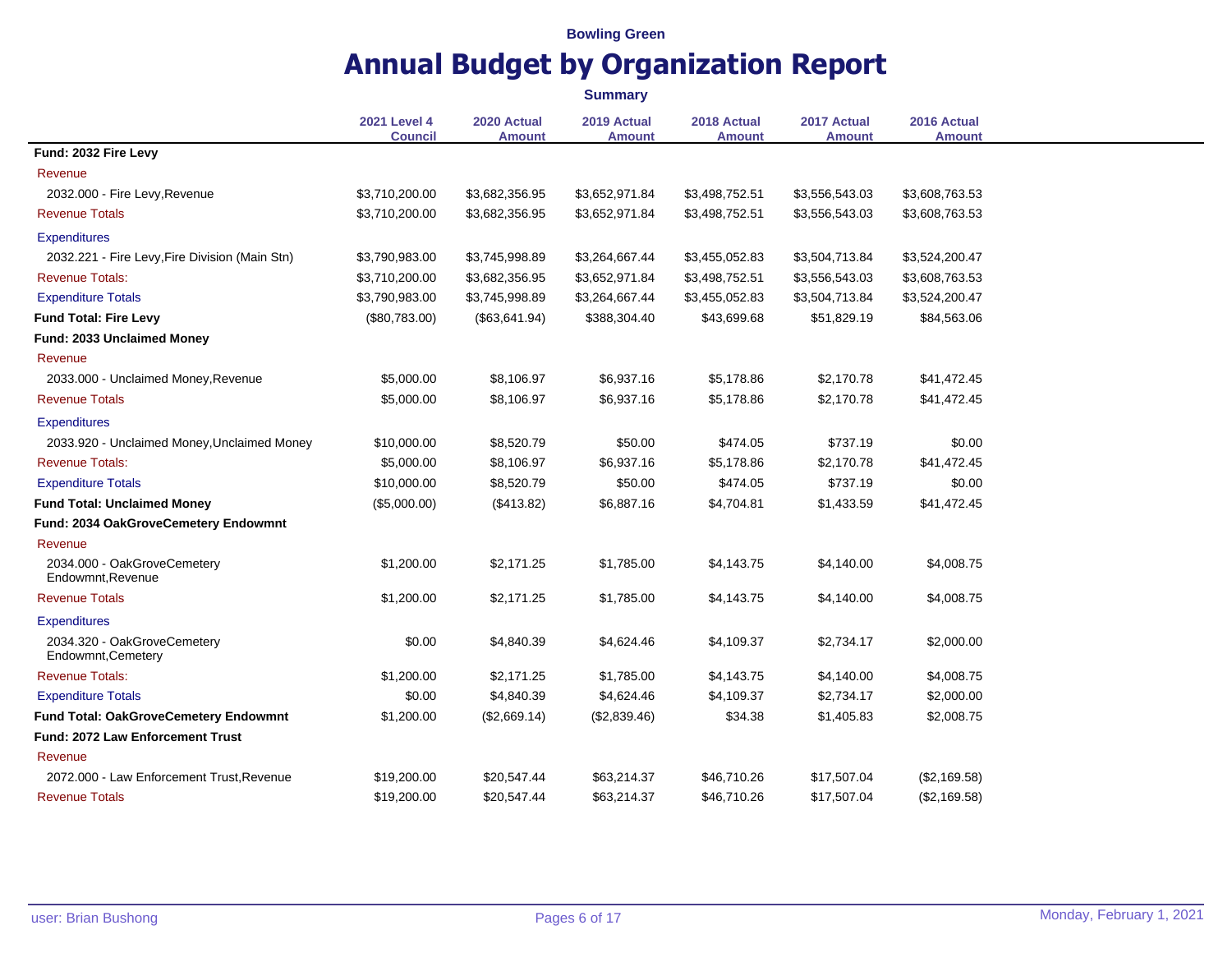|                                                                | <b>Summary</b>                        |                              |                              |                              |                              |                              |  |
|----------------------------------------------------------------|---------------------------------------|------------------------------|------------------------------|------------------------------|------------------------------|------------------------------|--|
|                                                                | <b>2021 Level 4</b><br><b>Council</b> | 2020 Actual<br><b>Amount</b> | 2019 Actual<br><b>Amount</b> | 2018 Actual<br><b>Amount</b> | 2017 Actual<br><b>Amount</b> | 2016 Actual<br><b>Amount</b> |  |
| Expenditures                                                   |                                       |                              |                              |                              |                              |                              |  |
| 2072.210 - Law Enforcement Trust, Police Division              | \$60,360.00                           | \$4,824.80                   | \$35,637.53                  | \$14,938.97                  | \$27,427.31                  | \$26,553.37                  |  |
| <b>Revenue Totals:</b>                                         | \$19,200.00                           | \$20,547.44                  | \$63,214.37                  | \$46,710.26                  | \$17,507.04                  | (\$2,169.58)                 |  |
| <b>Expenditure Totals</b>                                      | \$60,360.00                           | \$4,824.80                   | \$35,637.53                  | \$14,938.97                  | \$27,427.31                  | \$26,553.37                  |  |
| <b>Fund Total: Law Enforcement Trust</b>                       | (\$41,160.00)                         | \$15,722.64                  | \$27,576.84                  | \$31,771.29                  | (\$9,920.27)                 | (\$28,722.95)                |  |
| Fund: 2073 Law Enforc.Mand.Drug Fine                           |                                       |                              |                              |                              |                              |                              |  |
| Revenue                                                        |                                       |                              |                              |                              |                              |                              |  |
| 2073.000 - Law Enforc.Mand.Drug Fine, Revenue                  | \$25,300.00                           | \$32,230.12                  | \$58,358.52                  | \$61,110.99                  | \$43,216.55                  | \$30,662.90                  |  |
| <b>Revenue Totals</b>                                          | \$25,300.00                           | \$32,230.12                  | \$58,358.52                  | \$61,110.99                  | \$43,216.55                  | \$30,662.90                  |  |
| <b>Expenditures</b>                                            |                                       |                              |                              |                              |                              |                              |  |
| 2073.210 - Law Enforc.Mand.Drug Fine,Police<br><b>Division</b> | \$46,230.00                           | \$36,003.04                  | \$45,532.94                  | \$43,797.24                  | \$43,439.15                  | \$74,969.15                  |  |
| <b>Revenue Totals:</b>                                         | \$25,300.00                           | \$32,230.12                  | \$58,358.52                  | \$61,110.99                  | \$43,216.55                  | \$30,662.90                  |  |
| <b>Expenditure Totals</b>                                      | \$46,230.00                           | \$36,003.04                  | \$45,532.94                  | \$43,797.24                  | \$43,439.15                  | \$74,969.15                  |  |
| Fund Total: Law Enforc.Mand.Drug Fine                          | (\$20,930.00)                         | (\$3,772.92)                 | \$12,825.58                  | \$17,313.75                  | (\$222.60)                   | (\$44,306.25)                |  |
| Fund: 2074 Indigent Drvr.AlcoholTrmt                           |                                       |                              |                              |                              |                              |                              |  |
| Revenue                                                        |                                       |                              |                              |                              |                              |                              |  |
| 2074.000 - Indigent Drvr.AlcoholTrmt, Revenue                  | \$25,500.00                           | \$20,549.84                  | \$31,743.96                  | \$39,170.87                  | \$35,146.65                  | \$19,472.15                  |  |
| <b>Revenue Totals</b>                                          | \$25,500.00                           | \$20,549.84                  | \$31,743.96                  | \$39,170.87                  | \$35,146.65                  | \$19,472.15                  |  |
| <b>Expenditures</b>                                            |                                       |                              |                              |                              |                              |                              |  |
| 2074.170 - Indigent Drvr.AlcoholTrmt, Municipal<br>Court       | \$140,000.00                          | \$7,591.30                   | \$6,206.22                   | \$6,877.58                   | \$22,066.15                  | \$77.50                      |  |
| <b>Revenue Totals:</b>                                         | \$25,500.00                           | \$20,549.84                  | \$31,743.96                  | \$39,170.87                  | \$35,146.65                  | \$19,472.15                  |  |
| <b>Expenditure Totals</b>                                      | \$140,000.00                          | \$7,591.30                   | \$6,206.22                   | \$6,877.58                   | \$22,066.15                  | \$77.50                      |  |
| Fund Total: Indigent Drvr.AlcoholTrmt                          | (\$114,500.00)                        | \$12,958.54                  | \$25,537.74                  | \$32,293.29                  | \$13,080.50                  | \$19,394.65                  |  |
| <b>Fund: 2075 Education &amp; Enforcement</b>                  |                                       |                              |                              |                              |                              |                              |  |
| Revenue                                                        |                                       |                              |                              |                              |                              |                              |  |
| 2075.000 - Education & Enforcement, Revenue                    | \$2,000.00                            | \$2,525.00                   | \$2,273.00                   | \$2,518.00                   | \$2,318.00                   | \$2,339.00                   |  |
| <b>Revenue Totals</b>                                          | \$2,000.00                            | \$2,525.00                   | \$2,273.00                   | \$2,518.00                   | \$2,318.00                   | \$2,339.00                   |  |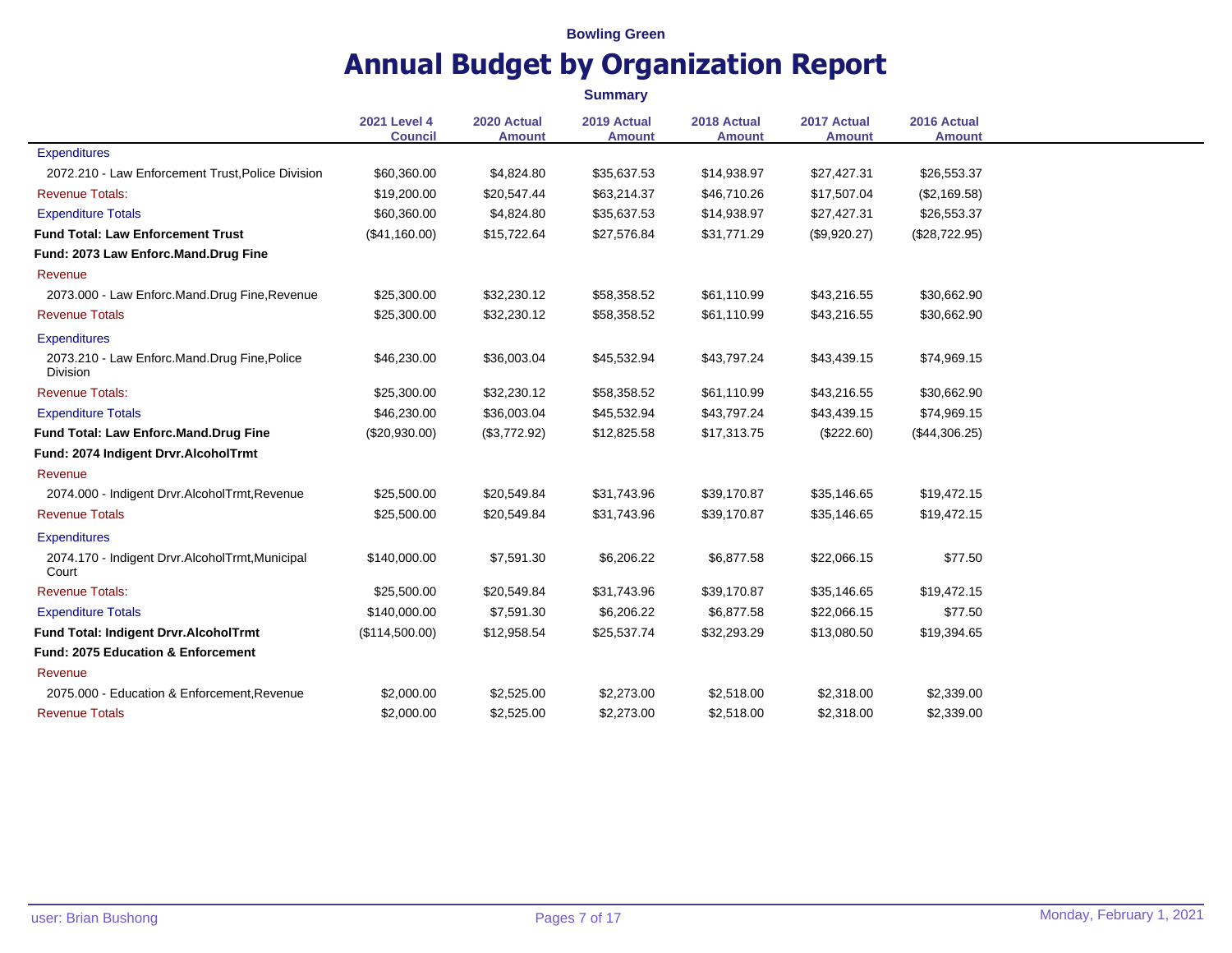|                                                               |                                       |                              | <b>Summary</b>               |                              |                              |                              |
|---------------------------------------------------------------|---------------------------------------|------------------------------|------------------------------|------------------------------|------------------------------|------------------------------|
|                                                               | <b>2021 Level 4</b><br><b>Council</b> | 2020 Actual<br><b>Amount</b> | 2019 Actual<br><b>Amount</b> | 2018 Actual<br><b>Amount</b> | 2017 Actual<br><b>Amount</b> | 2016 Actual<br><b>Amount</b> |
| Expenditures                                                  |                                       |                              |                              |                              |                              |                              |
| 2075.210 - Education & Enforcement, Police<br><b>Division</b> | \$7,500.00                            | \$1,237.00                   | \$2,048.98                   | \$2,065.46                   | \$8,021.60                   | \$2,935.00                   |
| <b>Revenue Totals:</b>                                        | \$2,000.00                            | \$2,525.00                   | \$2,273.00                   | \$2,518.00                   | \$2,318.00                   | \$2,339.00                   |
| <b>Expenditure Totals</b>                                     | \$7,500.00                            | \$1,237.00                   | \$2,048.98                   | \$2,065.46                   | \$8,021.60                   | \$2,935.00                   |
| <b>Fund Total: Education &amp; Enforcement</b>                | (\$5,500.00)                          | \$1,288.00                   | \$224.02                     | \$452.54                     | (\$5,703.60)                 | (\$596.00)                   |
| Fund: 2076 Interlock & Alcohol Monit                          |                                       |                              |                              |                              |                              |                              |
| Revenue                                                       |                                       |                              |                              |                              |                              |                              |
| 2076.000 - Interlock & Alcohol Monit, Revenue                 | \$35,000.00                           | \$32,931.28                  | \$33,903.89                  | \$34,594.85                  | \$46,208.29                  | \$36,852.72                  |
| <b>Revenue Totals</b>                                         | \$35,000.00                           | \$32,931.28                  | \$33,903.89                  | \$34,594.85                  | \$46,208.29                  | \$36,852.72                  |
| <b>Expenditures</b>                                           |                                       |                              |                              |                              |                              |                              |
| 2076.170 - Interlock & Alcohol Monit, Municipal<br>Court      | \$75,000.00                           | \$64,816.92                  | \$47,757.77                  | \$38,231.34                  | \$33,861.00                  | \$31,343.50                  |
| <b>Revenue Totals:</b>                                        | \$35,000.00                           | \$32,931.28                  | \$33,903.89                  | \$34,594.85                  | \$46,208.29                  | \$36,852.72                  |
| <b>Expenditure Totals</b>                                     | \$75,000.00                           | \$64,816.92                  | \$47,757.77                  | \$38,231.34                  | \$33,861.00                  | \$31,343.50                  |
| <b>Fund Total: Interlock &amp; Alcohol Monit</b>              | (\$40,000.00)                         | (\$31,885.64)                | (\$13,853.88)                | (\$3,636.49)                 | \$12,347.29                  | \$5,509.22                   |
| Fund: 2078 Mun.Ct. Special Projects                           |                                       |                              |                              |                              |                              |                              |
| Revenue                                                       |                                       |                              |                              |                              |                              |                              |
| 2078.000 - Mun.Ct. Special Projects, Revenue                  | \$114,500.00                          | \$104,805.57                 | \$154,381.30                 | \$156,573.51                 | \$163,519.09                 | \$204,233.98                 |
| <b>Revenue Totals</b>                                         | \$114,500.00                          | \$104,805.57                 | \$154,381.30                 | \$156,573.51                 | \$163,519.09                 | \$204,233.98                 |
| <b>Expenditures</b>                                           |                                       |                              |                              |                              |                              |                              |
| 2078.000 - Mun.Ct. Special Projects, Revenue                  | \$0.00                                | \$0.00                       | \$0.00                       | \$0.00                       | \$0.00                       | \$0.00                       |
| 2078.170 - Mun.Ct. Special Projects, Municipal<br>Court       | \$162,000.00                          | \$115,044.90                 | \$129,474.16                 | \$178,639.83                 | \$233,013.59                 | \$163,252.30                 |
| <b>Revenue Totals:</b>                                        | \$114,500.00                          | \$104,805.57                 | \$154,381.30                 | \$156,573.51                 | \$163,519.09                 | \$204,233.98                 |
| <b>Expenditure Totals</b>                                     | \$162,000.00                          | \$115,044.90                 | \$129,474.16                 | \$178,639.83                 | \$233,013.59                 | \$163,252.30                 |
| Fund Total: Mun.Ct. Special Projects                          | (\$47,500.00)                         | (\$10,239.33)                | \$24,907.14                  | (\$22,066.32)                | (\$69,494.50)                | \$40,981.68                  |
| <b>Fund: 2080 Muni.Probation Services</b>                     |                                       |                              |                              |                              |                              |                              |
| Revenue                                                       |                                       |                              |                              |                              |                              |                              |
| 2080.000 - Muni. Probation Services, Revenue                  | \$63,800.00                           | \$62,544.94                  | \$67,489.34                  | \$65,588.25                  | \$69,460.26                  | \$71,925.87                  |
| <b>Revenue Totals</b>                                         | \$63,800.00                           | \$62,544.94                  | \$67,489.34                  | \$65,588.25                  | \$69,460.26                  | \$71,925.87                  |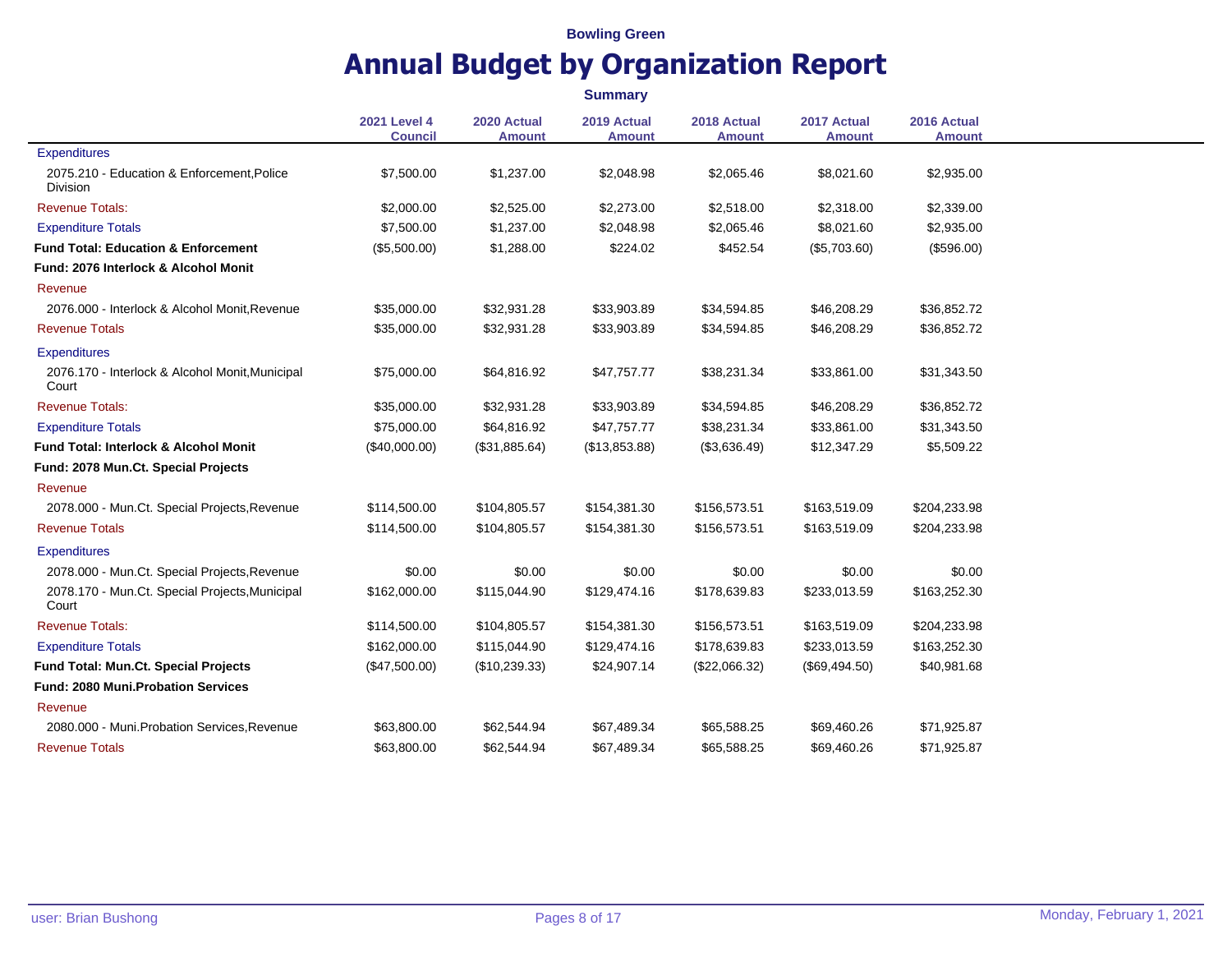|                                                                |                                       |                              | <b>Summary</b>               |                       |                              |                              |
|----------------------------------------------------------------|---------------------------------------|------------------------------|------------------------------|-----------------------|------------------------------|------------------------------|
|                                                                | <b>2021 Level 4</b><br><b>Council</b> | 2020 Actual<br><b>Amount</b> | 2019 Actual<br><b>Amount</b> | 2018 Actual<br>Amount | 2017 Actual<br><b>Amount</b> | 2016 Actual<br><b>Amount</b> |
| <b>Expenditures</b>                                            |                                       |                              |                              |                       |                              |                              |
| 2080.170 - Muni.Probation Services, Municipal<br>Court         | \$61,896.00                           | \$58,665.77                  | \$79,181.51                  | \$80,959.12           | \$80,775.20                  | \$104,876.86                 |
| <b>Revenue Totals:</b>                                         | \$63,800.00                           | \$62,544.94                  | \$67,489.34                  | \$65,588.25           | \$69,460.26                  | \$71,925.87                  |
| <b>Expenditure Totals</b>                                      | \$61,896.00                           | \$58,665.77                  | \$79,181.51                  | \$80,959.12           | \$80,775.20                  | \$104,876.86                 |
| <b>Fund Total: Muni.Probation Services</b>                     | \$1,904.00                            | \$3,879.17                   | (\$11,692.17)                | (\$15,370.87)         | (\$11,314.94)                | (\$32,950.99)                |
| <b>Fund: 2090 Spec.Improvement District</b>                    |                                       |                              |                              |                       |                              |                              |
| Revenue                                                        |                                       |                              |                              |                       |                              |                              |
| 2090.000 - Spec.Improvement District, Revenue                  | \$86,500.00                           | \$86,115.58                  | \$82,318.59                  | \$87,995.98           | \$87,922.63                  | \$89,268.52                  |
| <b>Revenue Totals</b>                                          | \$86,500.00                           | \$86,115.58                  | \$82,318.59                  | \$87,995.98           | \$87,922.63                  | \$89,268.52                  |
| <b>Expenditures</b>                                            |                                       |                              |                              |                       |                              |                              |
| 2090.190 - Spec.Improvement<br>District, Miscellaneous General | \$86,500.00                           | \$86,115.58                  | \$82,318.59                  | \$87,995.98           | \$87,922.63                  | \$89,268.52                  |
| <b>Revenue Totals:</b>                                         | \$86,500.00                           | \$86,115.58                  | \$82,318.59                  | \$87,995.98           | \$87,922.63                  | \$89,268.52                  |
| <b>Expenditure Totals</b>                                      | \$86,500.00                           | \$86,115.58                  | \$82,318.59                  | \$87,995.98           | \$87,922.63                  | \$89,268.52                  |
| <b>Fund Total: Spec.Improvement District</b>                   | \$0.00                                | \$0.00                       | \$0.00                       | \$0.00                | \$0.00                       | \$0.00                       |
| Fund: 2091 Wooster Green                                       |                                       |                              |                              |                       |                              |                              |
| Revenue                                                        |                                       |                              |                              |                       |                              |                              |
| 2091.000 - Wooster Green, Revenue                              | \$0.00                                | \$15,000.00                  | \$54,282.80                  | \$0.00                | \$0.00                       | \$0.00                       |
| <b>Revenue Totals</b>                                          | \$0.00                                | \$15,000.00                  | \$54,282.80                  | \$0.00                | \$0.00                       | \$0.00                       |
| <b>Expenditures</b>                                            |                                       |                              |                              |                       |                              |                              |
| 2091.190 - Wooster Green, Miscellaneous General                | \$10,000.00                           | \$1,615.76                   | \$49,337.55                  | \$0.00                | \$0.00                       | \$0.00                       |
| <b>Revenue Totals:</b>                                         | \$0.00                                | \$15,000.00                  | \$54,282.80                  | \$0.00                | \$0.00                       | \$0.00                       |
| <b>Expenditure Totals</b>                                      | \$10,000.00                           | \$1,615.76                   | \$49,337.55                  | \$0.00                | \$0.00                       | \$0.00                       |
| <b>Fund Total: Wooster Green</b>                               | (\$10,000.00)                         | \$13,384.24                  | \$4,945.25                   | \$0.00                | \$0.00                       | \$0.00                       |
| Fund: 3025 Debt Service                                        |                                       |                              |                              |                       |                              |                              |
| Revenue                                                        |                                       |                              |                              |                       |                              |                              |
| 3025.000 - Debt Service, Revenue                               | \$3,045,957.00                        | \$3,351,162.22               | \$1,419,067.00               | \$1,513,544.81        | \$1,017,421.84               | \$1,549,955.00               |
| <b>Revenue Totals</b>                                          | \$3,045,957.00                        | \$3,351,162.22               | \$1,419,067.00               | \$1,513,544.81        | \$1,017,421.84               | \$1,549,955.00               |
| <b>Expenditures</b>                                            |                                       |                              |                              |                       |                              |                              |
| 3025.910 - Debt Service, Debt Service                          | \$3,047,819.00                        | \$3,349,298.77               | \$1,409,128.76               | \$1,626,458.81        | \$964,760.08                 | \$1,595,256.26               |
| <b>Revenue Totals:</b>                                         | \$3,045,957.00                        | \$3,351,162.22               | \$1,419,067.00               | \$1,513,544.81        | \$1,017,421.84               | \$1,549,955.00               |
| <b>Expenditure Totals</b>                                      | \$3,047,819.00                        | \$3,349,298.77               | \$1,409,128.76               | \$1,626,458.81        | \$964,760.08                 | \$1,595,256.26               |
| <b>Fund Total: Debt Service</b>                                | (\$1,862.00)                          | \$1,863.45                   | \$9,938.24                   | (\$112,914.00)        | \$52,661.76                  | (\$45,301.26)                |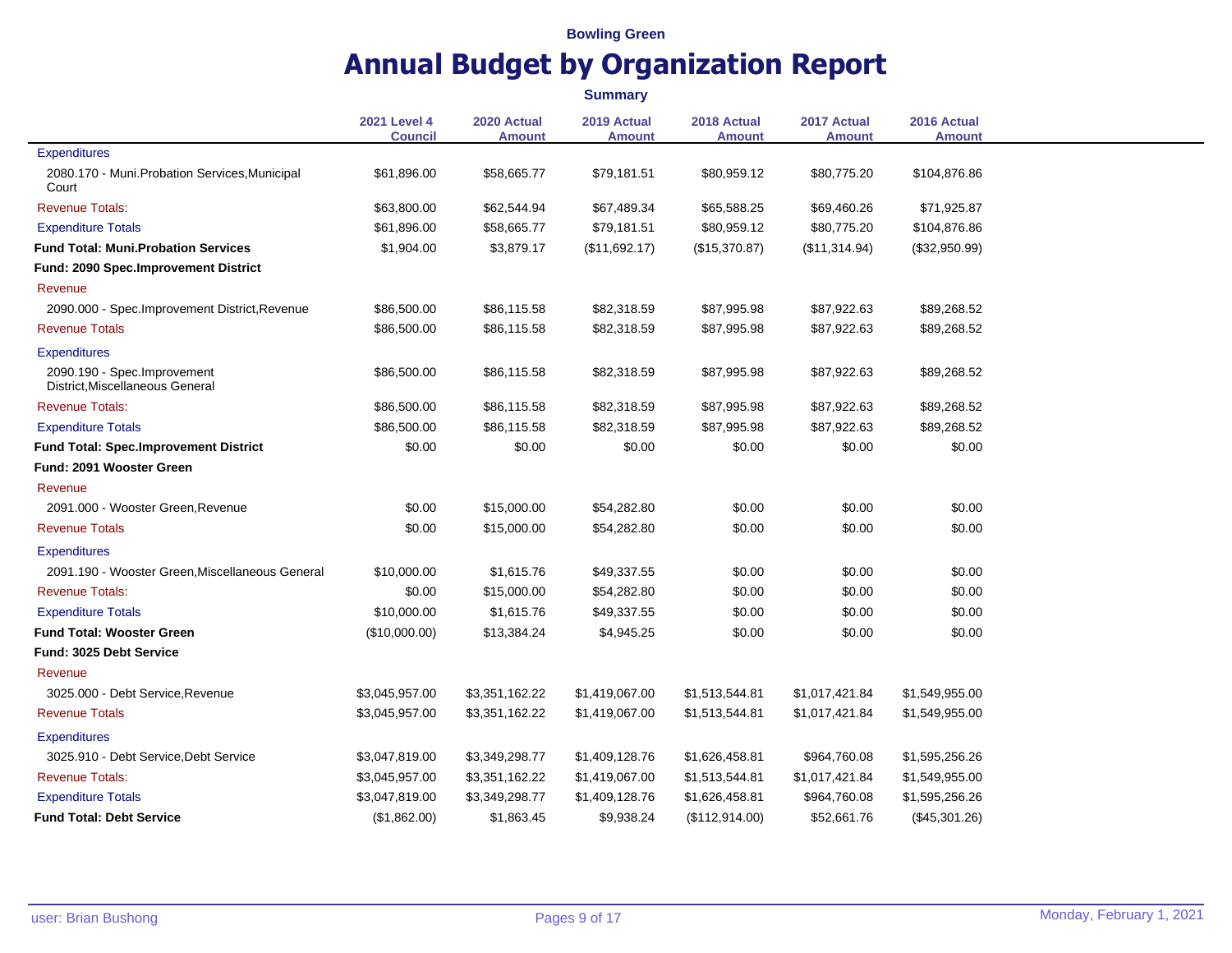|                                                             |                                       |                              | <b>Summary</b>               |                              |                              |                              |
|-------------------------------------------------------------|---------------------------------------|------------------------------|------------------------------|------------------------------|------------------------------|------------------------------|
|                                                             | <b>2021 Level 4</b><br><b>Council</b> | 2020 Actual<br><b>Amount</b> | 2019 Actual<br><b>Amount</b> | 2018 Actual<br><b>Amount</b> | 2017 Actual<br><b>Amount</b> | 2016 Actual<br><b>Amount</b> |
| Fund: 3026 Special Assess Bond Ret                          |                                       |                              |                              |                              |                              |                              |
| Revenue                                                     |                                       |                              |                              |                              |                              |                              |
| 3026.000 - Special Assess Bond Ret, Revenue                 | \$44,000.00                           | \$43,797.15                  | \$43,852.47                  | \$48,160.65                  | \$50,541.60                  | \$53,710.44                  |
| <b>Revenue Totals</b>                                       | \$44,000.00                           | \$43,797.15                  | \$43,852.47                  | \$48,160.65                  | \$50,541.60                  | \$53,710.44                  |
| <b>Expenditures</b>                                         |                                       |                              |                              |                              |                              |                              |
| 3026.910 - Special Assess Bond Ret, Debt Service            | \$57,475.00                           | \$59,950.00                  | \$57,200.00                  | \$111,736.00                 | \$11,695.20                  | \$58,500.00                  |
| <b>Revenue Totals:</b>                                      | \$44,000.00                           | \$43,797.15                  | \$43,852.47                  | \$48,160.65                  | \$50,541.60                  | \$53,710.44                  |
| <b>Expenditure Totals</b>                                   | \$57,475.00                           | \$59,950.00                  | \$57,200.00                  | \$111,736.00                 | \$11,695.20                  | \$58,500.00                  |
| <b>Fund Total: Special Assess Bond Ret</b>                  | (\$13,475.00)                         | (\$16, 152.85)               | (\$13,347.53)                | $(\$63,575.35)$              | \$38,846.40                  | (\$4,789.56)                 |
| Fund: 4005 Equipment Capitalization                         |                                       |                              |                              |                              |                              |                              |
| Revenue                                                     |                                       |                              |                              |                              |                              |                              |
| 4005.000 - Equipment Capitalization, Revenue                | \$80,000.00                           | \$339,400.00                 | \$139,400.00                 | \$230,000.00                 | \$216,000.00                 | \$25,000.00                  |
| <b>Revenue Totals</b>                                       | \$80,000.00                           | \$339,400.00                 | \$139,400.00                 | \$230,000.00                 | \$216,000.00                 | \$25,000.00                  |
| <b>Expenditures</b>                                         |                                       |                              |                              |                              |                              |                              |
| 4005.810 - Equipment Capitalization, Capital<br>Improvement | \$0.00                                | \$266,438.03                 | \$0.00                       | \$345,960.00                 | \$0.00                       | \$157,525.00                 |
| <b>Revenue Totals:</b>                                      | \$80,000.00                           | \$339,400.00                 | \$139,400.00                 | \$230,000.00                 | \$216,000.00                 | \$25,000.00                  |
| <b>Expenditure Totals</b>                                   | \$0.00                                | \$266,438.03                 | \$0.00                       | \$345,960.00                 | \$0.00                       | \$157,525.00                 |
| <b>Fund Total: Equipment Capitalization</b>                 | \$80,000.00                           | \$72,961.97                  | \$139,400.00                 | (\$115,960.00)               | \$216,000.00                 | (\$132,525.00)               |
| Fund: 4010 Facility Capitalization                          |                                       |                              |                              |                              |                              |                              |
| Revenue                                                     |                                       |                              |                              |                              |                              |                              |
| 4010.000 - Facility Capitalization, Revenue                 | \$5,560,000.00                        | \$200,000.00                 | \$25,000.00                  | \$0.00                       | \$0.00                       | \$25,000.00                  |
| <b>Revenue Totals</b>                                       | \$5,560,000.00                        | \$200,000.00                 | \$25,000.00                  | \$0.00                       | \$0.00                       | \$25,000.00                  |
| <b>Expenditures</b>                                         |                                       |                              |                              |                              |                              |                              |
| 4010.810 - Facility Capitalization, Capital<br>Improvement  | \$5,710,000.00                        | \$59,641.72                  | \$0.00                       | \$0.00                       | \$0.00                       | \$0.00                       |
| <b>Revenue Totals:</b>                                      | \$5,560,000.00                        | \$200,000.00                 | \$25,000.00                  | \$0.00                       | \$0.00                       | \$25,000.00                  |
| <b>Expenditure Totals</b>                                   | \$5,710,000.00                        | \$59,641.72                  | \$0.00                       | \$0.00                       | \$0.00                       | \$0.00                       |
| <b>Fund Total: Facility Capitalization</b>                  | (\$150,000.00)                        | \$140,358.28                 | \$25,000.00                  | \$0.00                       | \$0.00                       | \$25,000.00                  |
| Fund: 4015 Roadway Capitalization                           |                                       |                              |                              |                              |                              |                              |
| Revenue                                                     |                                       |                              |                              |                              |                              |                              |
| 4015.000 - Roadway Capitalization, Revenue                  | \$0.00                                | \$0.00                       | \$0.00                       | \$0.00                       | \$0.00                       | \$0.00                       |
| <b>Revenue Totals</b>                                       | \$0.00                                | \$0.00                       | \$0.00                       | \$0.00                       | \$0.00                       | \$0.00                       |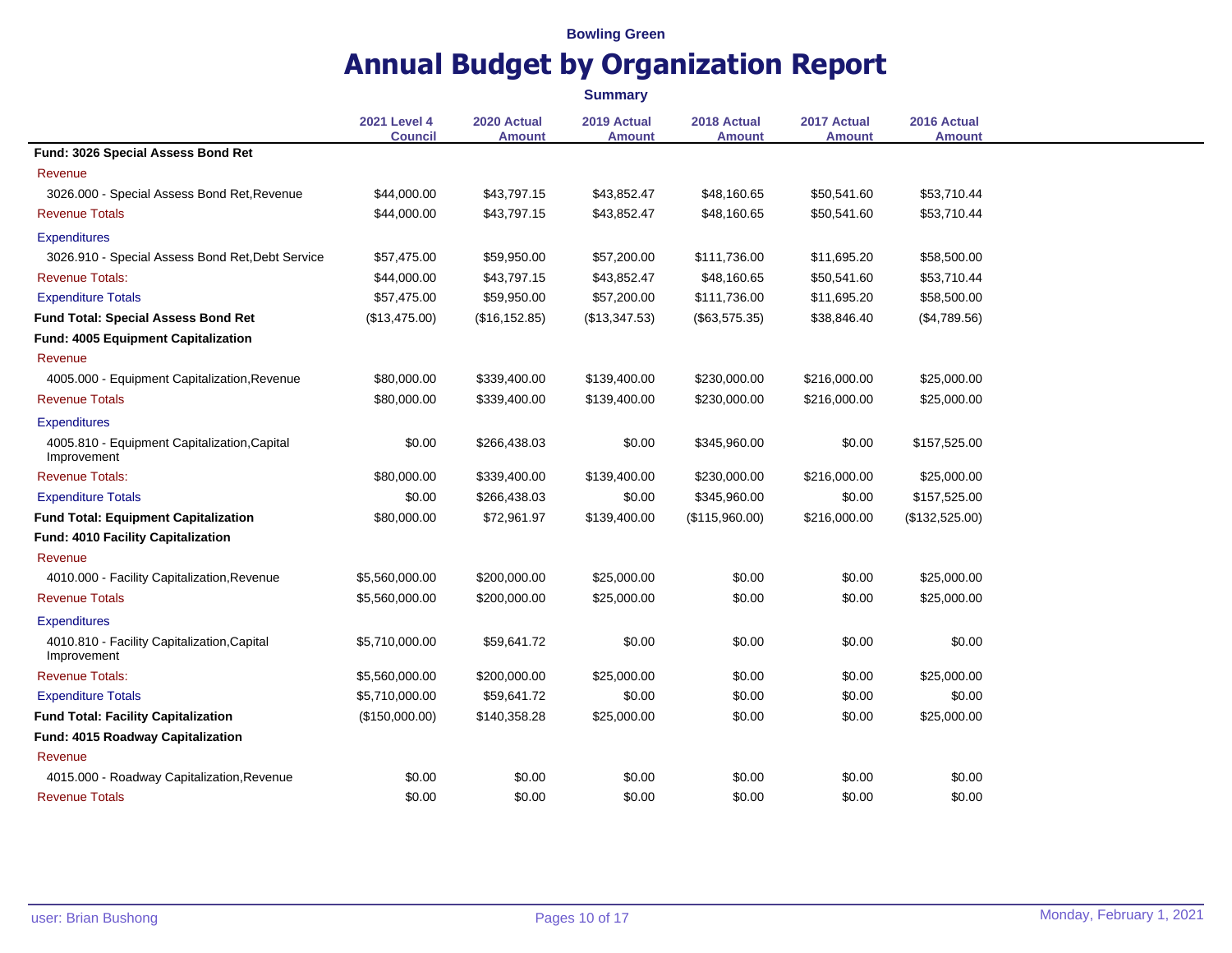|                                                              | <b>Summary</b>                        |                              |                              |                              |                              |                              |  |  |
|--------------------------------------------------------------|---------------------------------------|------------------------------|------------------------------|------------------------------|------------------------------|------------------------------|--|--|
|                                                              | <b>2021 Level 4</b><br><b>Council</b> | 2020 Actual<br><b>Amount</b> | 2019 Actual<br><b>Amount</b> | 2018 Actual<br><b>Amount</b> | 2017 Actual<br><b>Amount</b> | 2016 Actual<br><b>Amount</b> |  |  |
| <b>Expenditures</b>                                          |                                       |                              |                              |                              |                              |                              |  |  |
| 4015.820 - Roadway Capitalization, Street<br>Improvement     | \$0.00                                | \$0.00                       | \$0.00                       | \$0.00                       | \$156,054.90                 | \$0.00                       |  |  |
| <b>Revenue Totals:</b>                                       | \$0.00                                | \$0.00                       | \$0.00                       | \$0.00                       | \$0.00                       | \$0.00                       |  |  |
| <b>Expenditure Totals</b>                                    | \$0.00                                | \$0.00                       | \$0.00                       | \$0.00                       | \$156,054.90                 | \$0.00                       |  |  |
| <b>Fund Total: Roadway Capitalization</b>                    | \$0.00                                | \$0.00                       | \$0.00                       | \$0.00                       | (\$156,054.90)               | \$0.00                       |  |  |
| Fund: 4017 Water & Sewer Cap Improve                         |                                       |                              |                              |                              |                              |                              |  |  |
| Revenue                                                      |                                       |                              |                              |                              |                              |                              |  |  |
| 4017.000 - Water & Sewer Cap Improve, Revenue                | \$18,006,144.00                       | \$6,036,752.02               | \$9,849,275.93               | \$14,190,226.35              | \$7,135,011.32               | \$6,789,273.22               |  |  |
| <b>Revenue Totals</b>                                        | \$18,006,144.00                       | \$6,036,752.02               | \$9,849,275.93               | \$14,190,226.35              | \$7,135,011.32               | \$6,789,273.22               |  |  |
| <b>Expenditures</b>                                          |                                       |                              |                              |                              |                              |                              |  |  |
| 4017.810 - Water & Sewer Cap Improve, Capital<br>Improvement | \$22,636,881.00                       | \$4,971,809.58               | \$9,225,590.54               | \$14,296,100.10              | \$8,128,611.58               | \$5,464,931.21               |  |  |
| <b>Revenue Totals:</b>                                       | \$18,006,144.00                       | \$6,036,752.02               | \$9,849,275.93               | \$14,190,226.35              | \$7,135,011.32               | \$6,789,273.22               |  |  |
| <b>Expenditure Totals</b>                                    | \$22,636,881.00                       | \$4,971,809.58               | \$9,225,590.54               | \$14,296,100.10              | \$8,128,611.58               | \$5,464,931.21               |  |  |
| Fund Total: Water & Sewer Cap Improve                        | (\$4,630,737.00)                      | \$1,064,942.44               | \$623,685.39                 | (\$105,873.75)               | (\$993,600.26)               | \$1,324,342.01               |  |  |
| Fund: 4018 Capital Improvement                               |                                       |                              |                              |                              |                              |                              |  |  |
| Revenue                                                      |                                       |                              |                              |                              |                              |                              |  |  |
| 4018.000 - Capital Improvement, Revenue                      | \$1,288,264.00                        | \$1,254,874.41               | \$1,287,912.00               | \$1,204,562.03               | \$1,221,014.10               | \$1,414,722.95               |  |  |
| <b>Revenue Totals</b>                                        | \$1,288,264.00                        | \$1,254,874.41               | \$1,287,912.00               | \$1,204,562.03               | \$1,221,014.10               | \$1,414,722.95               |  |  |
| <b>Expenditures</b>                                          |                                       |                              |                              |                              |                              |                              |  |  |
| 4018.810 - Capital Improvement, Capital<br>Improvement       | \$1,261,840.00                        | \$1,338,277.70               | \$1,135,765.25               | \$1,304,858.32               | \$1,234,537.51               | \$1,208,504.11               |  |  |
| <b>Revenue Totals:</b>                                       | \$1,288,264.00                        | \$1,254,874.41               | \$1,287,912.00               | \$1,204,562.03               | \$1,221,014.10               | \$1,414,722.95               |  |  |
| <b>Expenditure Totals</b>                                    | \$1,261,840.00                        | \$1,338,277.70               | \$1,135,765.25               | \$1,304,858.32               | \$1,234,537.51               | \$1,208,504.11               |  |  |
| <b>Fund Total: Capital Improvement</b>                       | \$26,424.00                           | (\$83,403.29)                | \$152,146.75                 | (\$100, 296.29)              | (\$13,523.41)                | \$206,218.84                 |  |  |
| Fund: 4020 Municipal Ct Computeriztn                         |                                       |                              |                              |                              |                              |                              |  |  |
| Revenue                                                      |                                       |                              |                              |                              |                              |                              |  |  |
| 4020.000 - Municipal Ct Computeriztn, Revenue                | \$43,750.00                           | \$40,266.16                  | \$14,477.00                  | \$5,265.00                   | \$4,605.00                   | \$4,119.00                   |  |  |
| <b>Revenue Totals</b>                                        | \$43,750.00                           | \$40,266.16                  | \$14,477.00                  | \$5,265.00                   | \$4,605.00                   | \$4,119.00                   |  |  |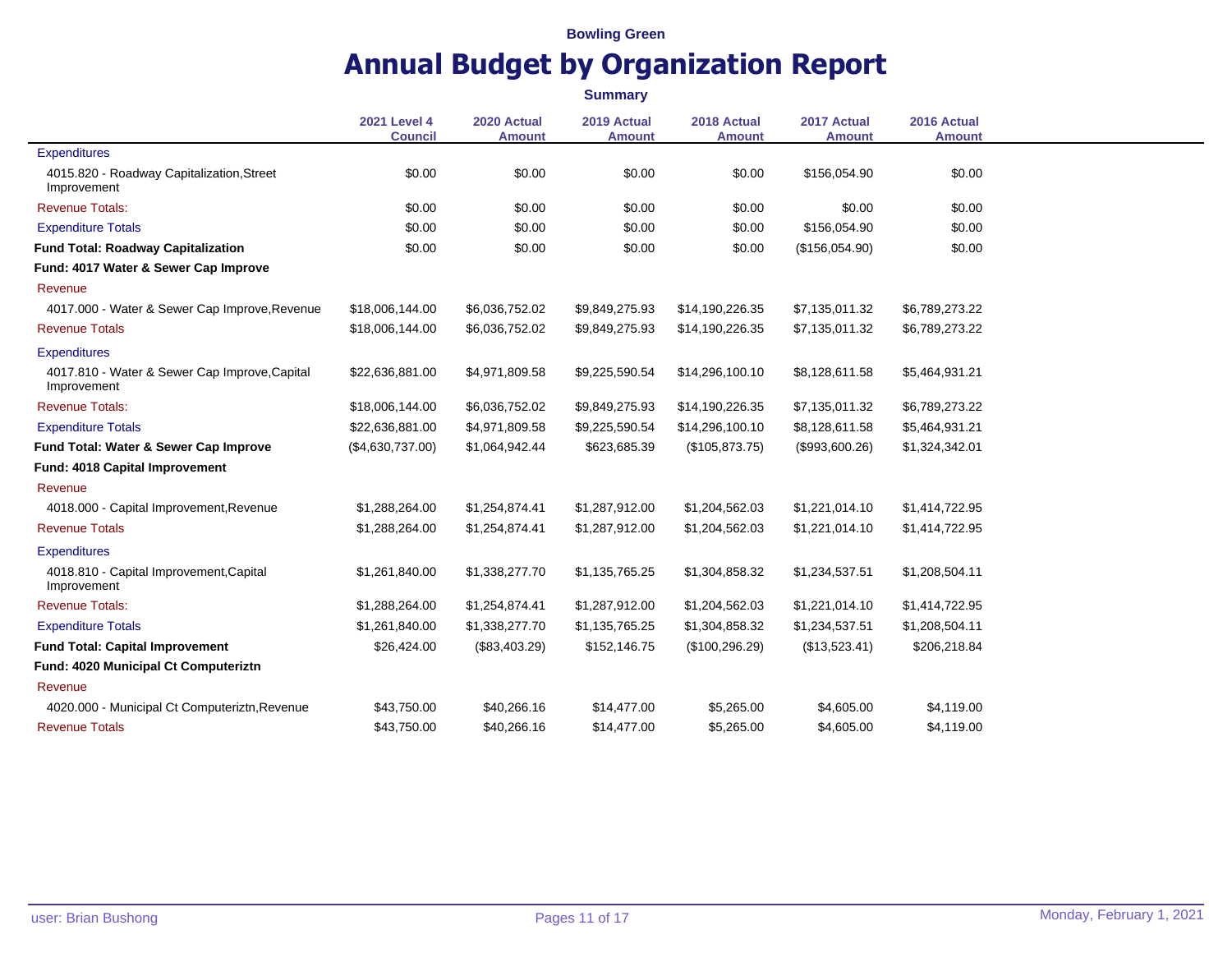**2021 Level 4 Council 2020 Actual Amount 2019 Actual Amount 2018 Actual Amount 2017 Actual Amount 2016 Actual Amount Expenditures** 4020.170 - Municipal Ct Computeriztn,Municipal Court \$46,000.00 \$34,148.00 \$0.00 \$7,600.00 \$1,786.98 \$3,278.45 Revenue Totals: \$43,750.00 \$40,266.16 \$14,477.00 \$5,265.00 \$4,605.00 \$4,119.00 Expenditure Totals \$46,000.00 \$34,148.00 \$0.00 \$7,600.00 \$1,786.98 \$3,278.45 **Fund Total: Municipal Ct Computeriztn** (\$2,250.00) \$6,118.16 \$14,477.00 (\$2,335.00) \$2,818.02 \$840.55 **Fund: 4029 Street Repair** Revenue 4029.000 - Street Repair,Revenue \$772,958.00 \$725,652.01 \$1,787,904.60 \$5,190,789.06 \$1,880,490.78 \$774,530.72 Revenue Totals \$772,958.00 \$725,652.01 \$1,787,904.60 \$5,190,789.06 \$1,880,490.78 \$774,530.72 **Expenditures** 4029.000 - Street Repair,Revenue \$0.00 \$0.00 \$0.00 \$0.00 \$0.00 \$0.00 4029.423 - Street Repair,Street Repair \$754,519.00 \$821,898.46 \$2,264,784.32 \$5,826,571.93 \$1,843,106.02 \$811,886.80 Revenue Totals: \$772,958.00 \$725,652.01 \$1,787,904.60 \$5,190,789.06 \$1,880,490.78 \$774,530.72 Expenditure Totals \$754,519.00 \$821,898.46 \$2,264,784.32 \$5,826,571.93 \$1,843,106.02 \$811,886.80 **Fund Total: Street Repair** \$18,439.00 (\$96,246.45) (\$476,879.72) (\$635,782.87) \$37,384.76 (\$37,356.08) **Fund: 4030 Green Space Acquisition** Revenue 4030.000 - Green Space Acquisition,Revenue \$34,686.00 \$34,940.00 \$36,511.00 \$166,323.86 \$36,600.00 \$37,060.00 Revenue Totals \$34,686.00 \$34,940.00 \$36,511.00 \$166,323.86 \$36,600.00 \$37,060.00 **Expenditures** 4030.710 - Green Space Acquisition,Park & Recreation Administration \$26,700.00 \$26,700.00 \$80,982.80 \$112,984.06 \$26,700.00 \$107,399.98 Revenue Totals: \$34,686.00 \$34,940.00 \$36,511.00 \$166,323.86 \$36,600.00 \$37,060.00 Expenditure Totals **6.2000** \$26,700.00 \$26,700.00 \$26,700.00 \$80,982.80 \$112,984.06 \$26,700.00 \$107,399.98 **Fund Total: Green Space Acquisition**  $$7,986.00$   $$8,240.00$   $$44,471.80$   $$53,339.80$   $$9,900.00$   $$70,339.98$ **Fund: 4055 Aquatic Facility Capital** Revenue 4055.000 - Aquatic Facility Capital,Revenue \$282,994.00 \$285,708.52 \$278,551.72 \$275,886.51 \$276,952.24 \$276,568.65 Revenue Totals \$282,994.00 \$285,708.52 \$278,551.72 \$275,886.51 \$276,952.24 \$276,568.65 **Summary**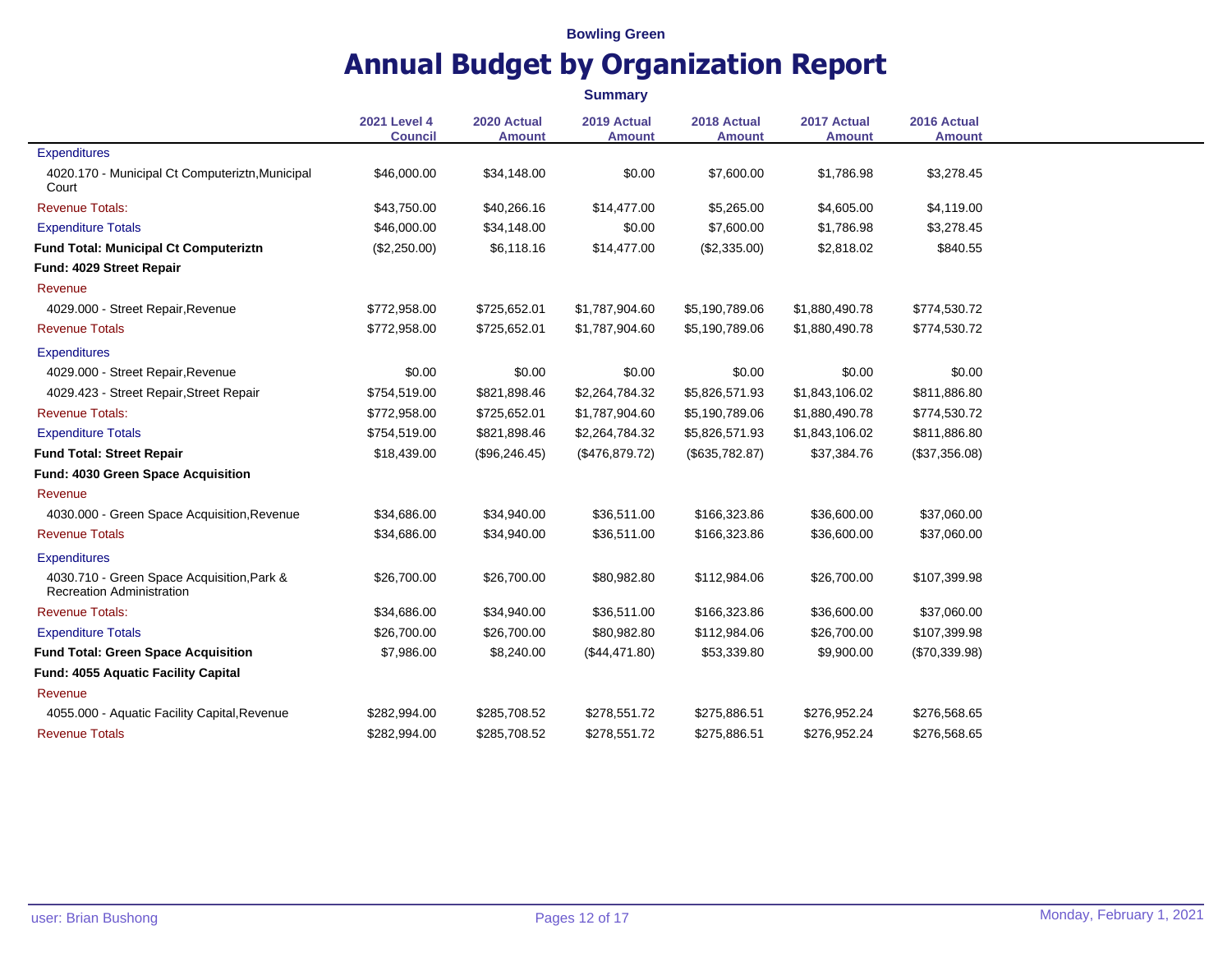|                                                                                 |                                       |                              | <b>Summary</b>               |                              |                              |                              |
|---------------------------------------------------------------------------------|---------------------------------------|------------------------------|------------------------------|------------------------------|------------------------------|------------------------------|
|                                                                                 | <b>2021 Level 4</b><br><b>Council</b> | 2020 Actual<br><b>Amount</b> | 2019 Actual<br><b>Amount</b> | 2018 Actual<br><b>Amount</b> | 2017 Actual<br><b>Amount</b> | 2016 Actual<br><b>Amount</b> |
| <b>Expenditures</b>                                                             |                                       |                              |                              |                              |                              |                              |
| 4055.710 - Aquatic Facility Capital, Park &<br><b>Recreation Administration</b> | \$301,319.00                          | \$251,540.27                 | \$279,428.93                 | \$255,268.76                 | \$276,821.41                 | \$276,867.00                 |
| <b>Revenue Totals:</b>                                                          | \$282,994.00                          | \$285,708.52                 | \$278,551.72                 | \$275,886.51                 | \$276,952.24                 | \$276,568.65                 |
| <b>Expenditure Totals</b>                                                       | \$301,319.00                          | \$251,540.27                 | \$279,428.93                 | \$255,268.76                 | \$276,821.41                 | \$276,867.00                 |
| <b>Fund Total: Aquatic Facility Capital</b>                                     | (\$18,325.00)                         | \$34,168.25                  | (\$877.21)                   | \$20,617.75                  | \$130.83                     | $(\$298.35)$                 |
| Fund: 4056 City Park Building Fund                                              |                                       |                              |                              |                              |                              |                              |
| Revenue                                                                         |                                       |                              |                              |                              |                              |                              |
| 4056.000 - City Park Building Fund, Revenue                                     | \$1,010,000.00                        | \$1,347,350.00               | \$1,010,000.00               | \$3,661,279.74               | \$0.00                       | \$0.00                       |
| <b>Revenue Totals</b>                                                           | \$1,010,000.00                        | \$1,347,350.00               | \$1,010,000.00               | \$3,661,279.74               | \$0.00                       | \$0.00                       |
| <b>Expenditures</b>                                                             |                                       |                              |                              |                              |                              |                              |
| 4056.710 - City Park Building Fund, Park &<br><b>Recreation Administration</b>  | \$1,010,000.00                        | \$2,333,769.62               | \$3,597,433.63               | \$82,802.50                  | \$0.00                       | \$0.00                       |
| <b>Revenue Totals:</b>                                                          | \$1,010,000.00                        | \$1,347,350.00               | \$1,010,000.00               | \$3,661,279.74               | \$0.00                       | \$0.00                       |
| <b>Expenditure Totals</b>                                                       | \$1,010,000.00                        | \$2,333,769.62               | \$3,597,433.63               | \$82,802.50                  | \$0.00                       | \$0.00                       |
| <b>Fund Total: City Park Building Fund</b>                                      | \$0.00                                | (\$986,419.62)               | (\$2,587,433.63)             | \$3,578,477.24               | \$0.00                       | \$0.00                       |
| Fund: 5111 Electric                                                             |                                       |                              |                              |                              |                              |                              |
| Revenue                                                                         |                                       |                              |                              |                              |                              |                              |
| 5111.000 - Electric, Revenue                                                    | \$64,663,700.00                       | \$60,601,126.39              | \$62,911,653.25              | \$63,457,381.39              | \$59,424,169.30              | \$58,952,040.03              |
| <b>Revenue Totals</b>                                                           | \$64,663,700.00                       | \$60,601,126.39              | \$62,911,653.25              | \$63,457,381.39              | \$59,424,169.30              | \$58,952,040.03              |
| <b>Expenditures</b>                                                             |                                       |                              |                              |                              |                              |                              |
| 5111.651 - Electric, Administrative & General                                   | \$10,453,737.00                       | \$5,449,686.36               | \$5,929,975.78               | \$6,682,047.01               | \$5,516,802.51               | \$4,327,202.00               |
| 5111.652 - Electric, Customer Acctng & Collctn                                  | \$0.00                                | \$0.00                       | \$0.00                       | \$0.00                       | \$0.00                       | \$0.00                       |
| 5111.653 - Electric, Distribution Operation                                     | \$4,644,955.00                        | \$4,075,076.08               | \$3,865,113.04               | \$3,562,886.14               | \$3,857,691.99               | \$3,529,893.54               |
| 5111.654 - Electric, GIS                                                        | \$252,046.00                          | \$227,985.83                 | \$182,825.17                 | \$278,821.81                 | \$180,103.39                 | \$144,076.27                 |
| 5111.655 - Electric, Purchased Power                                            | \$51,991,800.00                       | \$50,197,028.20              | \$50,481,422.76              | \$50,445,885.36              | \$50,466,173.99              | \$49,034,494.35              |
| 5111.657 - Electric, Sustainability                                             | \$53,146.00                           | \$35,459.14                  | \$30,219.29                  | \$0.00                       | \$0.00                       | \$0.00                       |
| 5111.659 - Electric, Information Technology                                     | \$200,023.00                          | \$180,830.69                 | \$164,555.12                 | \$177,068.70                 | \$168,800.42                 | \$185,568.73                 |
| <b>Revenue Totals:</b>                                                          | \$64,663,700.00                       | \$60,601,126.39              | \$62,911,653.25              | \$63,457,381.39              | \$59,424,169.30              | \$58,952,040.03              |
| <b>Expenditure Totals</b>                                                       | \$67,595,707.00                       | \$60,166,066.30              | \$60,654,111.16              | \$61,146,709.02              | \$60,189,572.30              | \$57,221,234.89              |
| <b>Fund Total: Electric</b>                                                     | (\$2,932,007.00)                      | \$435,060.09                 | \$2,257,542.09               | \$2,310,672.37               | (\$765,403.00)               | \$1,730,805.14               |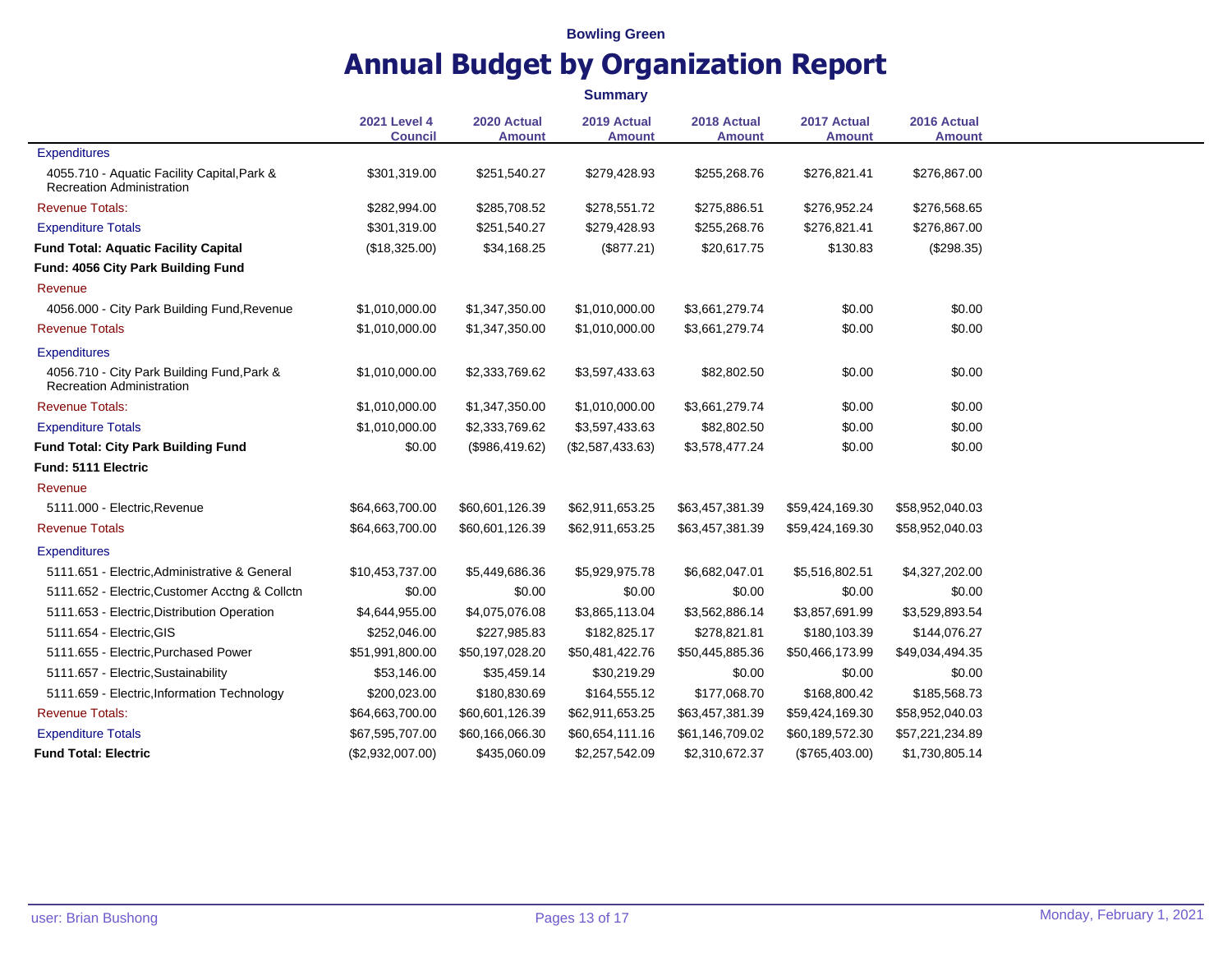|                                                                  |                                       |                              | <b>Summary</b>               |                              |                              |                              |
|------------------------------------------------------------------|---------------------------------------|------------------------------|------------------------------|------------------------------|------------------------------|------------------------------|
|                                                                  | <b>2021 Level 4</b><br><b>Council</b> | 2020 Actual<br><b>Amount</b> | 2019 Actual<br><b>Amount</b> | 2018 Actual<br><b>Amount</b> | 2017 Actual<br><b>Amount</b> | 2016 Actual<br><b>Amount</b> |
| <b>Fund: 5112 Electric Capital Reserve</b>                       |                                       |                              |                              |                              |                              |                              |
| Revenue                                                          |                                       |                              |                              |                              |                              |                              |
| 5112.000 - Electric Capital Reserve, Revenue                     | \$6,160,468.00                        | \$1,498,638.00               | \$2,208,440.00               | \$2,872,100.00               | \$2,542,260.03               | \$1,294,500.00               |
| <b>Revenue Totals</b>                                            | \$6,160,468.00                        | \$1,498,638.00               | \$2,208,440.00               | \$2,872,100.00               | \$2,542,260.03               | \$1,294,500.00               |
| <b>Expenditures</b>                                              |                                       |                              |                              |                              |                              |                              |
| 5112.651 - Electric Capital Reserve, Administrative<br>& General | \$3,303,000.00                        | \$105,499.86                 | \$2,577,425.00               | \$96,284.40                  | \$124,645.34                 | \$2,313,976.77               |
| 5112.653 - Electric Capital Reserve, Distribution<br>Operation   | \$2,850,000.00                        | \$686,969.72                 | \$1,623,515.74               | \$2,015,494.07               | \$1,314,581.70               | \$978,165.54                 |
| 5112.654 - Electric Capital Reserve, GIS                         | \$0.00                                | \$0.00                       | \$16,485.00                  | \$0.00                       | \$10,260.00                  | \$16,884.00                  |
| 5112.659 - Electric Capital Reserve, Information<br>Technology   | \$7,468.00                            | \$3,020.16                   | \$0.00                       | \$0.00                       | \$0.00                       | \$0.00                       |
| <b>Revenue Totals:</b>                                           | \$6,160,468.00                        | \$1,498,638.00               | \$2,208,440.00               | \$2,872,100.00               | \$2,542,260.03               | \$1,294,500.00               |
| <b>Expenditure Totals</b>                                        | \$6,160,468.00                        | \$795,489.74                 | \$4,217,425.74               | \$2,111,778.47               | \$1,449,487.04               | \$3,309,026.31               |
| <b>Fund Total: Electric Capital Reserve</b>                      | \$0.00                                | \$703,148.26                 | (\$2,008,985.74)             | \$760,321.53                 | \$1,092,772.99               | (\$2,014,526.31)             |
| Fund: 5221 Water                                                 |                                       |                              |                              |                              |                              |                              |
| Revenue                                                          |                                       |                              |                              |                              |                              |                              |
| 5221.000 - Water, Revenue                                        | \$6,823,700.00                        | \$7,050,676.02               | \$6,405,304.39               | \$6,037,961.97               | \$5,627,739.98               | \$5,023,152.94               |
| <b>Revenue Totals</b>                                            | \$6,823,700.00                        | \$7,050,676.02               | \$6,405,304.39               | \$6,037,961.97               | \$5,627,739.98               | \$5,023,152.94               |
| <b>Expenditures</b>                                              |                                       |                              |                              |                              |                              |                              |
| 5221.651 - Water, Administrative & General                       | \$1,522,016.00                        | \$1,706,881.66               | \$1,621,173.74               | \$1,553,881.41               | \$1,272,279.72               | \$1,205,842.92               |
| 5221.652 - Water, Customer Acctng & Collctn                      | \$0.00                                | \$0.00                       | \$0.00                       | \$0.00                       | \$0.00                       | \$0.00                       |
| 5221.653 - Water, Distribution Operation                         | \$1,517,914.00                        | \$1,174,684.43               | \$1,233,932.90               | \$1,137,951.64               | \$1,154,789.55               | \$1,117,408.47               |
| 5221.654 - Water, GIS                                            | \$184,015.00                          | \$235,711.71                 | \$148,434.56                 | \$69,524.27                  | \$126,609.35                 | \$87,081.11                  |
| 5221.656 - Water, Plant Operations                               | \$3,435,218.00                        | \$3,038,614.67               | \$2,636,988.82               | \$2,633,438.95               | \$2,745,769.29               | \$2,533,919.29               |
| 5221.657 - Water, Sustainability                                 | \$17,574.00                           | \$11,350.17                  | \$9,796.20                   | \$0.00                       | \$0.00                       | \$0.00                       |
| 5221.659 - Water, Information Technology                         | \$66,674.00                           | \$60,115.03                  | \$54,424.26                  | \$59,023.17                  | \$56,268.79                  | \$61,866.62                  |
| <b>Revenue Totals:</b>                                           | \$6,823,700.00                        | \$7,050,676.02               | \$6,405,304.39               | \$6,037,961.97               | \$5,627,739.98               | \$5,023,152.94               |
| <b>Expenditure Totals</b>                                        | \$6,743,411.00                        | \$6,227,357.67               | \$5,704,750.48               | \$5,453,819.44               | \$5,355,716.70               | \$5,006,118.41               |
| <b>Fund Total: Water</b>                                         | \$80,289.00                           | \$823,318.35                 | \$700,553.91                 | \$584,142.53                 | \$272,023.28                 | \$17,034.53                  |
| Fund: 5222 Water Capital Reserve                                 |                                       |                              |                              |                              |                              |                              |
| Revenue                                                          |                                       |                              |                              |                              |                              |                              |
| 5222.000 - Water Capital Reserve, Revenue                        | \$730,744.00                          | \$961,858.00                 | \$943,480.00                 | \$867,549.00                 | \$671,919.69                 | \$557,664.00                 |
| <b>Revenue Totals</b>                                            | \$730,744.00                          | \$961,858.00                 | \$943,480.00                 | \$867,549.00                 | \$671,919.69                 | \$557,664.00                 |
| <b>Expenditures</b>                                              |                                       |                              |                              |                              |                              |                              |
| 5222.651 - Water Capital Reserve, Administrative<br>& General    | \$111,500.00                          | \$3,036.12                   | \$165,731.21                 | \$10,271.47                  | \$0.00                       | \$3,498.00                   |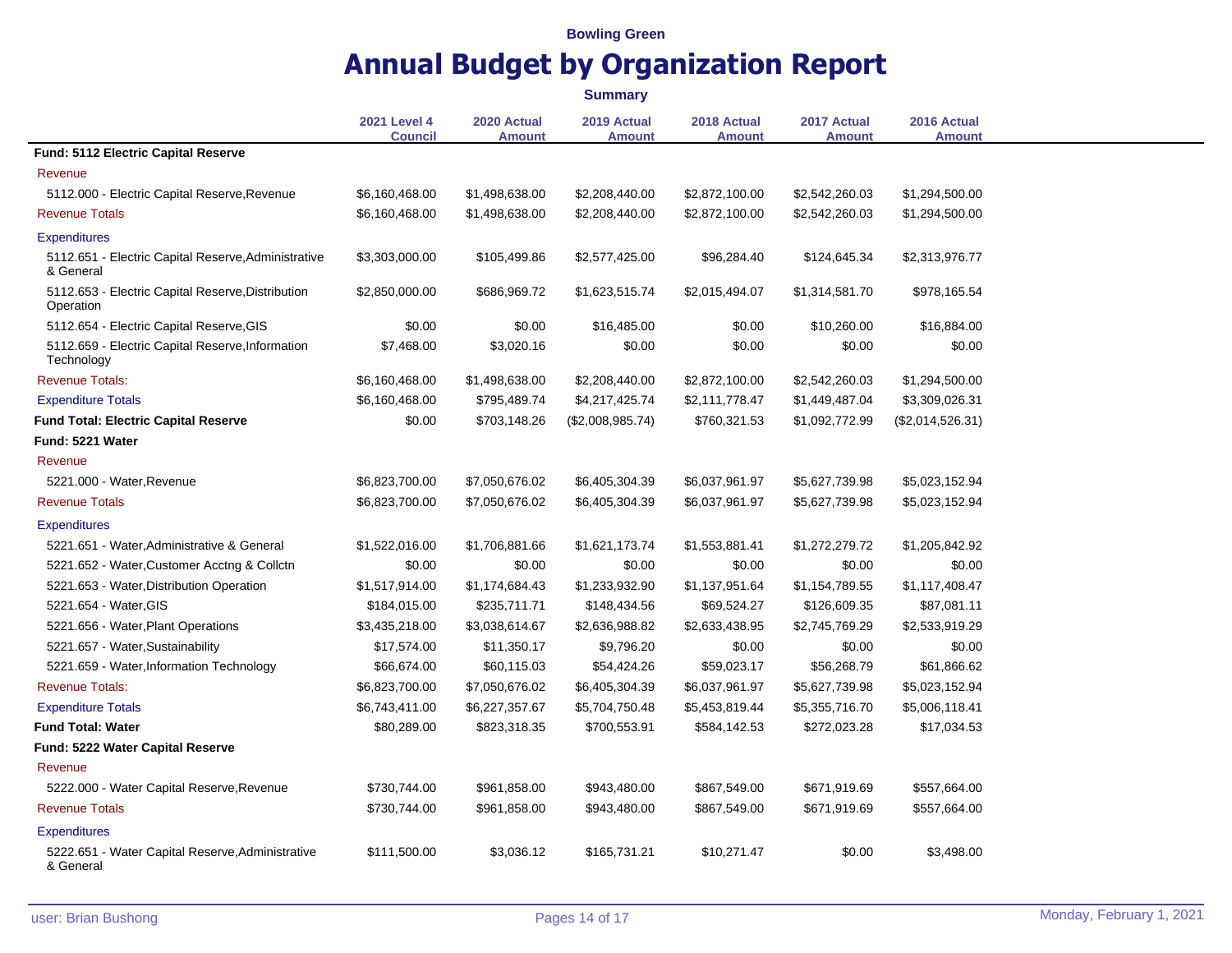**Summary**

|                                                               | <b>2021 Level 4</b><br><b>Council</b> | 2020 Actual<br><b>Amount</b> | 2019 Actual<br><b>Amount</b> | 2018 Actual<br><b>Amount</b> | 2017 Actual<br><b>Amount</b> | 2016 Actual<br><b>Amount</b> |
|---------------------------------------------------------------|---------------------------------------|------------------------------|------------------------------|------------------------------|------------------------------|------------------------------|
| 5222.653 - Water Capital Reserve, Distribution<br>Operation   | \$416,755.00                          | \$560,524.14                 | \$369,293.56                 | \$400,648.99                 | \$354,154.67                 | \$222,583.11                 |
| 5222.654 - Water Capital Reserve, GIS                         | \$0.00                                | \$0.00                       | \$0.00                       | \$0.00                       | \$3,420.00                   | \$5,628.00                   |
| 5222.656 - Water Capital Reserve, Plant<br>Operations         | \$520,000.00                          | \$0.00                       | \$108,356.70                 | \$373,738.33                 | \$0.00                       | \$488,717.61                 |
| 5222.659 - Water Capital Reserve, Information<br>Technology   | \$2,489.00                            | \$1,006.72                   | \$0.00                       | \$0.00                       | \$0.00                       | \$0.00                       |
| <b>Revenue Totals:</b>                                        | \$730,744.00                          | \$961,858.00                 | \$943,480.00                 | \$867,549.00                 | \$671,919.69                 | \$557,664.00                 |
| <b>Expenditure Totals</b>                                     | \$1,050,744.00                        | \$564,566.98                 | \$643,381.47                 | \$784,658.79                 | \$357,574.67                 | \$720,426.72                 |
| <b>Fund Total: Water Capital Reserve</b>                      | (\$320,000.00)                        | \$397,291.02                 | \$300,098.53                 | \$82,890.21                  | \$314,345.02                 | (\$162,762.72)               |
| Fund: 5331 Sewer                                              |                                       |                              |                              |                              |                              |                              |
| Revenue                                                       |                                       |                              |                              |                              |                              |                              |
| 5331.000 - Sewer, Revenue                                     | \$5,132,400.00                        | \$5,221,244.84               | \$5,077,799.20               | \$4,516,576.05               | \$4,253,724.68               | \$3,978,543.47               |
| <b>Revenue Totals</b>                                         | \$5,132,400.00                        | \$5,221,244.84               | \$5,077,799.20               | \$4,516,576.05               | \$4,253,724.68               | \$3,978,543.47               |
| <b>Expenditures</b>                                           |                                       |                              |                              |                              |                              |                              |
| 5331.651 - Sewer, Administrative & General                    | \$1,553,017.00                        | \$1,313,794.94               | \$1,064,811.06               | \$1,103,258.01               | \$1,071,705.35               | \$1,022,344.99               |
| 5331.652 - Sewer, Customer Acctng & Collctn                   | \$0.00                                | \$0.00                       | \$0.00                       | \$0.00                       | \$0.00                       | \$0.00                       |
| 5331.653 - Sewer, Distribution Operation                      | \$1,439,376.00                        | \$1,168,809.56               | \$1,111,078.91               | \$1,056,916.56               | \$1,016,001.53               | \$1,122,710.80               |
| 5331.654 - Sewer, GIS                                         | \$104,015.00                          | \$74,991.98                  | \$89,557.00                  | \$80,507.93                  | \$87,579.71                  | \$81,513.25                  |
| 5331.656 - Sewer, Plant Operations                            | \$2,507,684.00                        | \$1,913,973.28               | \$2,088,822.78               | \$2,151,394.75               | \$2,071,868.25               | \$2,009,992.10               |
| 5331.657 - Sewer, Sustainability                              | \$28,314.00                           | \$12,325.17                  | \$18,553.70                  | \$0.00                       | \$0.00                       | \$0.00                       |
| 5331.659 - Sewer, Information Technology                      | \$66,674.00                           | \$60,115.01                  | \$54,424.15                  | \$59,023.04                  | \$56,268.81                  | \$61,866.43                  |
| <b>Revenue Totals:</b>                                        | \$5,132,400.00                        | \$5,221,244.84               | \$5,077,799.20               | \$4,516,576.05               | \$4,253,724.68               | \$3,978,543.47               |
| <b>Expenditure Totals</b>                                     | \$5,699,080.00                        | \$4,544,009.94               | \$4,427,247.60               | \$4,451,100.29               | \$4,303,423.65               | \$4,298,427.57               |
| <b>Fund Total: Sewer</b>                                      | (\$566,680.00)                        | \$677,234.90                 | \$650,551.60                 | \$65,475.76                  | (\$49,698.97)                | (\$319,884.10)               |
| <b>Fund: 5332 Sewer Capital Reserve</b>                       |                                       |                              |                              |                              |                              |                              |
| Revenue                                                       |                                       |                              |                              |                              |                              |                              |
| 5332.000 - Sewer Capital Reserve, Revenue                     | \$582,744.00                          | \$366,405.00                 | \$192,480.00                 | \$211,000.00                 | \$167,419.84                 | \$135,664.00                 |
| <b>Revenue Totals</b>                                         | \$582,744.00                          | \$366,405.00                 | \$192,480.00                 | \$211,000.00                 | \$167,419.84                 | \$135,664.00                 |
| <b>Expenditures</b>                                           |                                       |                              |                              |                              |                              |                              |
| 5332.651 - Sewer Capital Reserve, Administrative<br>& General | \$111,500.00                          | \$3,036.24                   | \$165,731.21                 | \$10,271.47                  | \$0.00                       | \$3,498.00                   |
| 5332.653 - Sewer Capital Reserve, Distribution<br>Operation   | \$431,755.00                          | \$273,297.42                 | \$53,053.98                  | \$70,204.15                  | \$76,271.00                  | \$59,001.93                  |
| 5332.654 - Sewer Capital Reserve, GIS                         | \$0.00                                | \$0.00                       | \$0.00                       | \$0.00                       | \$3,420.00                   | \$5,628.00                   |
| 5332.656 - Sewer Capital Reserve, Plant<br>Operations         | \$37,000.00                           | \$31,154.00                  | \$0.00                       | \$31,621.00                  | \$0.00                       | \$57,909.24                  |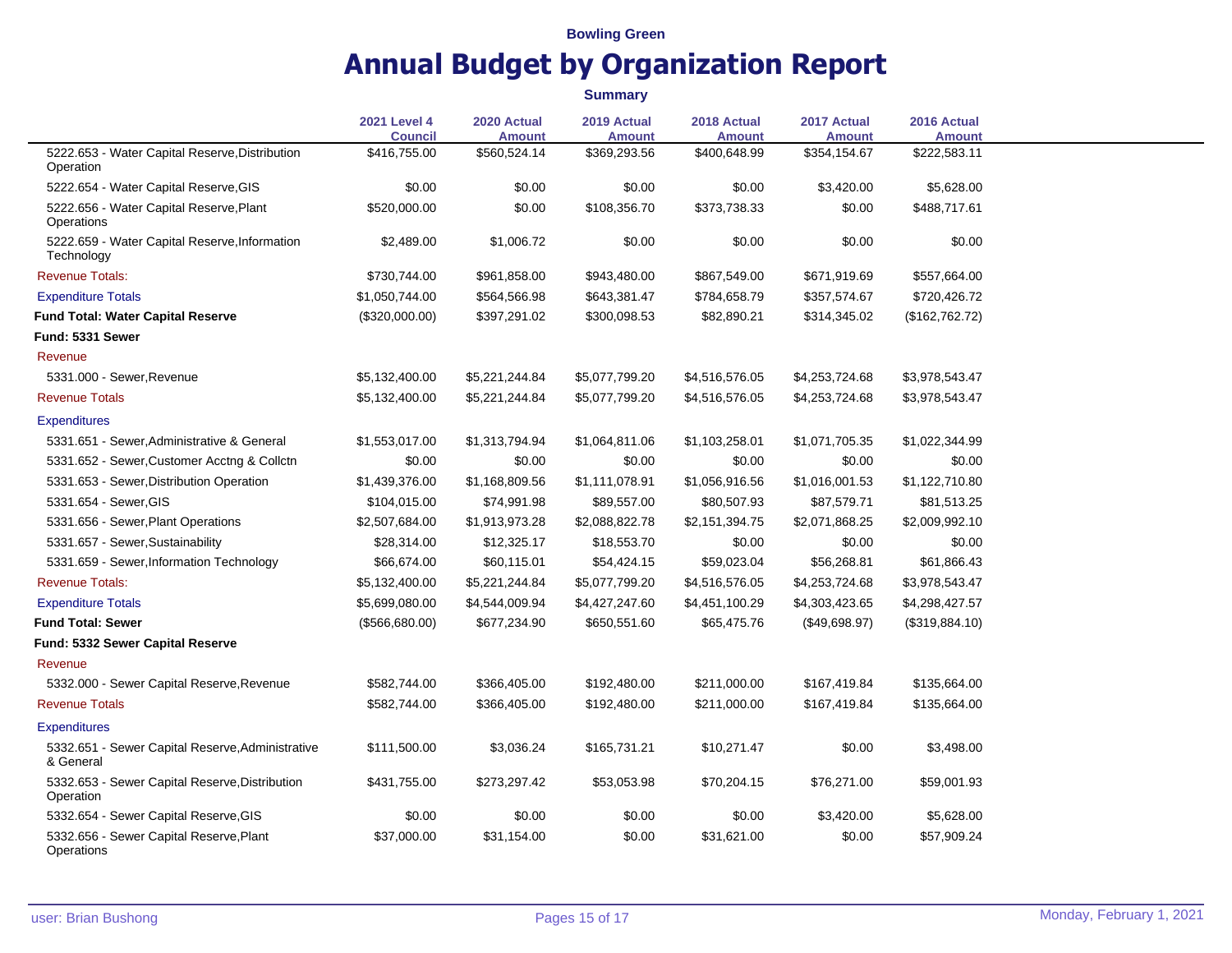**Summary**

| <b>Council</b><br><b>Amount</b><br><b>Amount</b><br><b>Amount</b><br><b>Amount</b><br><b>Amount</b><br>5332.659 - Sewer Capital Reserve, Information<br>\$0.00<br>\$0.00<br>\$0.00<br>\$2,489.00<br>\$1,006.72<br>\$0.00<br>Technology<br><b>Revenue Totals:</b><br>\$582,744.00<br>\$366,405.00<br>\$192,480.00<br>\$211,000.00<br>\$167,419.84<br>\$135,664.00<br>\$582,744.00<br><b>Expenditure Totals</b><br>\$308,494.38<br>\$218,785.19<br>\$112,096.62<br>\$79,691.00<br>\$126,037.17<br><b>Fund Total: Sewer Capital Reserve</b><br>\$0.00<br>\$57,910.62<br>(\$26,305.19)<br>\$98,903.38<br>\$87,728.84<br>\$9,626.83<br>Fund: 5338 Underground Storage Tank<br>Revenue<br>5338.000 - Underground Storage Tank, Revenue<br>\$0.00<br>\$0.00<br>\$0.00<br>\$0.00<br>\$0.00<br>\$0.00<br>\$0.00<br>\$0.00<br><b>Revenue Totals</b><br>\$0.00<br>\$0.00<br>\$0.00<br>\$0.00<br><b>Expenditures</b><br>5338.651 - Underground Storage<br>\$0.00<br>\$11,303.73<br>\$0.00<br>\$0.00<br>\$0.00<br>\$0.00<br>Tank, Administrative & General<br><b>Revenue Totals:</b><br>\$0.00<br>\$0.00<br>\$0.00<br>\$0.00<br>\$0.00<br>\$0.00<br>\$0.00<br>\$0.00<br><b>Expenditure Totals</b><br>\$0.00<br>\$11,303.73<br>\$0.00<br>\$0.00<br>\$0.00<br>\$0.00<br>\$0.00<br>\$0.00<br>Fund Total: Underground Storage Tank<br>(\$11,303.73)<br>\$0.00<br>Fund: 5339 Underground Storage Guar<br>Revenue |
|------------------------------------------------------------------------------------------------------------------------------------------------------------------------------------------------------------------------------------------------------------------------------------------------------------------------------------------------------------------------------------------------------------------------------------------------------------------------------------------------------------------------------------------------------------------------------------------------------------------------------------------------------------------------------------------------------------------------------------------------------------------------------------------------------------------------------------------------------------------------------------------------------------------------------------------------------------------------------------------------------------------------------------------------------------------------------------------------------------------------------------------------------------------------------------------------------------------------------------------------------------------------------------------------------------------------------------------------------------------------------------------------|
|                                                                                                                                                                                                                                                                                                                                                                                                                                                                                                                                                                                                                                                                                                                                                                                                                                                                                                                                                                                                                                                                                                                                                                                                                                                                                                                                                                                                |
|                                                                                                                                                                                                                                                                                                                                                                                                                                                                                                                                                                                                                                                                                                                                                                                                                                                                                                                                                                                                                                                                                                                                                                                                                                                                                                                                                                                                |
|                                                                                                                                                                                                                                                                                                                                                                                                                                                                                                                                                                                                                                                                                                                                                                                                                                                                                                                                                                                                                                                                                                                                                                                                                                                                                                                                                                                                |
|                                                                                                                                                                                                                                                                                                                                                                                                                                                                                                                                                                                                                                                                                                                                                                                                                                                                                                                                                                                                                                                                                                                                                                                                                                                                                                                                                                                                |
|                                                                                                                                                                                                                                                                                                                                                                                                                                                                                                                                                                                                                                                                                                                                                                                                                                                                                                                                                                                                                                                                                                                                                                                                                                                                                                                                                                                                |
|                                                                                                                                                                                                                                                                                                                                                                                                                                                                                                                                                                                                                                                                                                                                                                                                                                                                                                                                                                                                                                                                                                                                                                                                                                                                                                                                                                                                |
|                                                                                                                                                                                                                                                                                                                                                                                                                                                                                                                                                                                                                                                                                                                                                                                                                                                                                                                                                                                                                                                                                                                                                                                                                                                                                                                                                                                                |
|                                                                                                                                                                                                                                                                                                                                                                                                                                                                                                                                                                                                                                                                                                                                                                                                                                                                                                                                                                                                                                                                                                                                                                                                                                                                                                                                                                                                |
|                                                                                                                                                                                                                                                                                                                                                                                                                                                                                                                                                                                                                                                                                                                                                                                                                                                                                                                                                                                                                                                                                                                                                                                                                                                                                                                                                                                                |
|                                                                                                                                                                                                                                                                                                                                                                                                                                                                                                                                                                                                                                                                                                                                                                                                                                                                                                                                                                                                                                                                                                                                                                                                                                                                                                                                                                                                |
|                                                                                                                                                                                                                                                                                                                                                                                                                                                                                                                                                                                                                                                                                                                                                                                                                                                                                                                                                                                                                                                                                                                                                                                                                                                                                                                                                                                                |
|                                                                                                                                                                                                                                                                                                                                                                                                                                                                                                                                                                                                                                                                                                                                                                                                                                                                                                                                                                                                                                                                                                                                                                                                                                                                                                                                                                                                |
|                                                                                                                                                                                                                                                                                                                                                                                                                                                                                                                                                                                                                                                                                                                                                                                                                                                                                                                                                                                                                                                                                                                                                                                                                                                                                                                                                                                                |
|                                                                                                                                                                                                                                                                                                                                                                                                                                                                                                                                                                                                                                                                                                                                                                                                                                                                                                                                                                                                                                                                                                                                                                                                                                                                                                                                                                                                |
|                                                                                                                                                                                                                                                                                                                                                                                                                                                                                                                                                                                                                                                                                                                                                                                                                                                                                                                                                                                                                                                                                                                                                                                                                                                                                                                                                                                                |
| \$0.00<br>\$0.00<br>\$0.00<br>5339.000 - Underground Storage Guar, Revenue<br>\$0.00<br>\$0.00<br>\$0.00                                                                                                                                                                                                                                                                                                                                                                                                                                                                                                                                                                                                                                                                                                                                                                                                                                                                                                                                                                                                                                                                                                                                                                                                                                                                                       |
| \$0.00<br>\$0.00<br>\$0.00<br>\$0.00<br><b>Revenue Totals</b><br>\$0.00<br>\$0.00                                                                                                                                                                                                                                                                                                                                                                                                                                                                                                                                                                                                                                                                                                                                                                                                                                                                                                                                                                                                                                                                                                                                                                                                                                                                                                              |
| <b>Expenditures</b>                                                                                                                                                                                                                                                                                                                                                                                                                                                                                                                                                                                                                                                                                                                                                                                                                                                                                                                                                                                                                                                                                                                                                                                                                                                                                                                                                                            |
| 5339.651 - Underground Storage<br>\$0.00<br>\$0.00<br>\$0.00<br>\$0.00<br>\$0.00<br>\$0.00<br>Guar, Administrative & General                                                                                                                                                                                                                                                                                                                                                                                                                                                                                                                                                                                                                                                                                                                                                                                                                                                                                                                                                                                                                                                                                                                                                                                                                                                                   |
| \$0.00<br><b>Revenue Totals:</b><br>\$0.00<br>\$0.00<br>\$0.00<br>\$0.00<br>\$0.00                                                                                                                                                                                                                                                                                                                                                                                                                                                                                                                                                                                                                                                                                                                                                                                                                                                                                                                                                                                                                                                                                                                                                                                                                                                                                                             |
| \$0.00<br>\$0.00<br>\$0.00<br>\$0.00<br><b>Expenditure Totals</b><br>\$0.00<br>\$0.00                                                                                                                                                                                                                                                                                                                                                                                                                                                                                                                                                                                                                                                                                                                                                                                                                                                                                                                                                                                                                                                                                                                                                                                                                                                                                                          |
| \$0.00<br>\$0.00<br>\$0.00<br>\$0.00<br>\$0.00<br>\$0.00<br>Fund Total: Underground Storage Guar                                                                                                                                                                                                                                                                                                                                                                                                                                                                                                                                                                                                                                                                                                                                                                                                                                                                                                                                                                                                                                                                                                                                                                                                                                                                                               |
| Fund: 6036 Engineering                                                                                                                                                                                                                                                                                                                                                                                                                                                                                                                                                                                                                                                                                                                                                                                                                                                                                                                                                                                                                                                                                                                                                                                                                                                                                                                                                                         |
| Revenue                                                                                                                                                                                                                                                                                                                                                                                                                                                                                                                                                                                                                                                                                                                                                                                                                                                                                                                                                                                                                                                                                                                                                                                                                                                                                                                                                                                        |
| 6036.000 - Engineering, Revenue<br>\$273,000.00<br>\$99,521.22<br>\$161,255.22<br>\$293,293.18<br>\$319,099.13<br>\$281,452.93                                                                                                                                                                                                                                                                                                                                                                                                                                                                                                                                                                                                                                                                                                                                                                                                                                                                                                                                                                                                                                                                                                                                                                                                                                                                 |
| <b>Revenue Totals</b><br>\$273,000.00<br>\$99,521.22<br>\$161,255.22<br>\$293,293.18<br>\$319,099.13<br>\$281,452.93                                                                                                                                                                                                                                                                                                                                                                                                                                                                                                                                                                                                                                                                                                                                                                                                                                                                                                                                                                                                                                                                                                                                                                                                                                                                           |